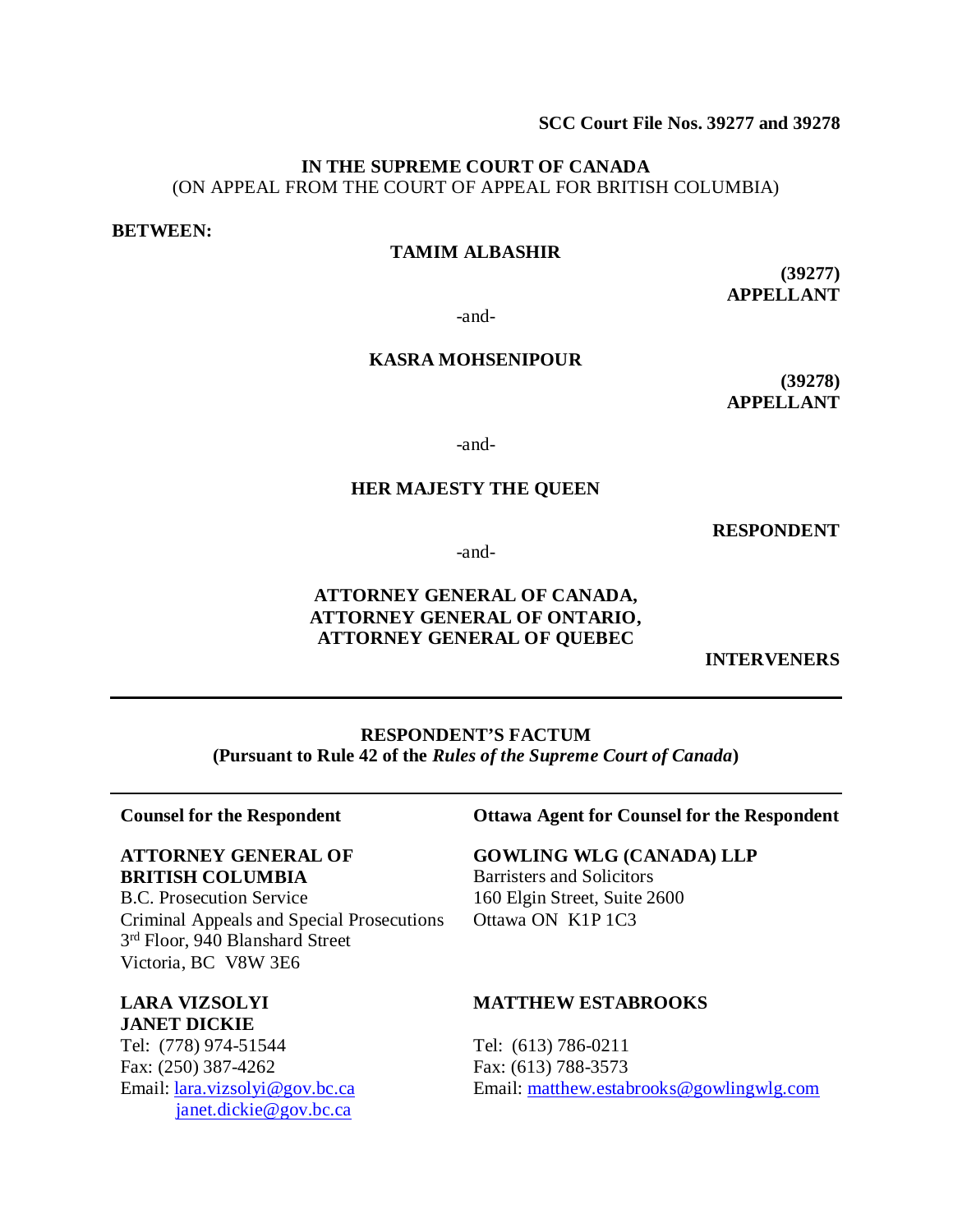**Counsel for the Appellant, Tamim Albashir**

#### **RITCHIE SANDFORD MCGOWAN**

1200-1111 Melville Street Vancouver, B.C. V6C 3V6

#### **MARILYN E. SANDFORD, Q.C. ERIC PURTZKI ALIX TOLLIDAY**

Tel: (604) 684-0778 Fax: (604) 684-0799 Email: [msandford@ritchiesandford.ca](mailto:msandford@ritchiesandford.ca)

**Counsel for the Appellant, Kasra Mohsenipour**

**NARWAL LITIGATION LLP** 900-777 Hornby Street Vancouver, BC V6Z 1S4

**JOVEN NARWAL JONATHAN SALAMATI** Tel: (604) 681-2226 Fax: (604) 681-1117 Email: [jn@narwallit.com](mailto:jn@narwallit.com) 

**Counsel for the Intervener, Attorney General of Canada**

# **ATTORNEY GENERAL OF CANADA**

Civil Litigation Section 50 O'Connor Street, Suite 500 Ottawa, ON K1P 6L2

#### **ROBERT J. FRATER, Q.C.**

Tel: (613) 670-6289 Fax: (613) 954-1920 Email: [robert.frater@justice.gc.ca](mailto:robert.frater@justice.gc.ca)

**Counsel for the Intervener, Attorney General of Ontario**

### **ATTORNEY GENERAL OF ONTARIO**

Crown Law Office – Criminal Division 720 Bay Street, 10<sup>th</sup> Floor Toronto, ON M7A 2S9

**Ottawa Agent for Counsel for the Appellant, Tamim Albashir**

#### **MICHAEL J. SOBKIN**

331 Somerset Street West Ottawa, ON K2P 0J8

Tel: (613) 282-1712 Fax: (613) 288-2896 Email: [msobkin@sympatico.ca](mailto:msobkin@sympatico.ca)

# **Ottawa Agent for Counsel for the Appellant, Kasra Mohsenipour**

## **MICHAEL J. SOBKIN**

331 Somerset Street West Ottawa, ON K2P 0J8

Tel: (613) 282-1712 Fax: (613) 288-2896 Email: [msobkin@sympatico.ca](mailto:msobkin@sympatico.ca)

## **Counsel for the Intervener, Attorney General of Canada**

### **DEPUTY ATTORNEY GENERAL OF CANADA**

Department of Justice Canada Civil Litigation Section 50 O'Connor Street, Suite 500 Ottawa, ON K1P 6L2

### **ROBERT J. FRATER, Q.C.**

Tel: (613) 670-6289 Fax: (613) 954-1920 Email: [robert.frater@justice.gc.ca](mailto:robert.frater@justice.gc.ca)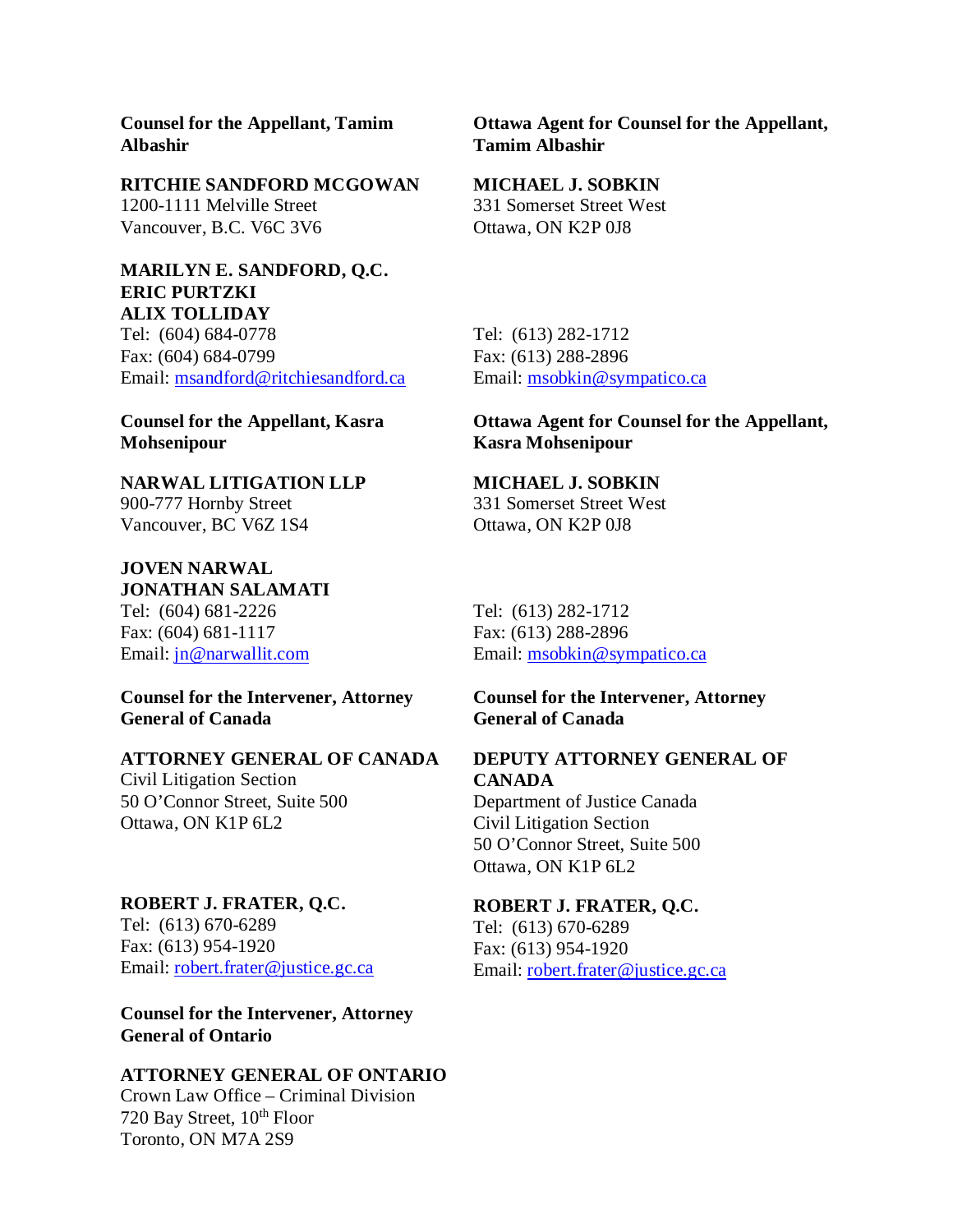### **MICHAEL S. DUNN MANASVIN GOSWAMI**

Tel: (416) 326-4600 Fax: (416) 326-4656 Email: [EserviceCLOC@ontario.ca](mailto:EserviceCLOC@ontario.ca) [michael.dunn@ontario.ca](mailto:michael.dunn@ontario.ca) [manasvin.goswami@ontario.ca](mailto:manasvin.goswami@ontario.ca)

**Counsel for the Intervener, Attorney General of Quebec**

# **PROCUREURE GÉNÉRALE DU QUÉBEC**

1200 Route de l'Église 4e Étage Ste-Foy, Quebec G1V 4M1

# **GILLES LAPORTE FIONA ÉMOND**

Tel: (418) 643-1477 Fax: (418) 644-7030 Email: [gilles.laporte@justice.gouv.qc.ca](mailto:gilles.laporte@justice.gouv.qc.ca)

# **Ottawa Agent for the Intervener, Attorney General of Quebec**

# **NOËL ET ASSOCIÉS, S.E.N.C.R.L.**

111 rue Champlain Gatineau, Quebec J8X 3R1

# **SYLVIE LABBÉ**

Tel: (819) 503-2174 Fax: (819) 771-5397 Email: [s.labbe@noelassocies.com](mailto:s.labbe@noelassocies.com)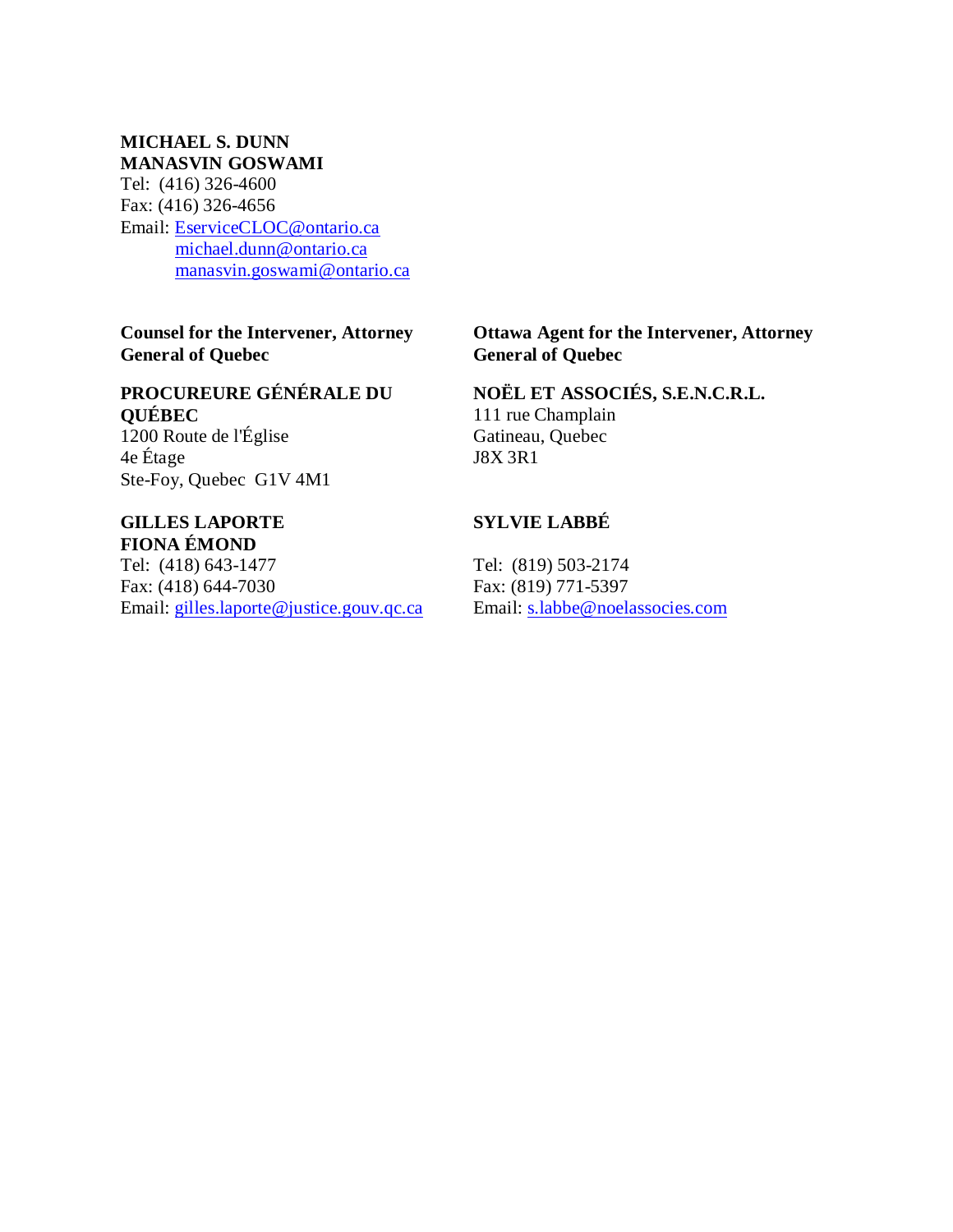# **TABLE OF CONTENTS**

| A.                                                                                   |  |
|--------------------------------------------------------------------------------------|--|
| <b>B.</b>                                                                            |  |
| (i)                                                                                  |  |
| (ii)                                                                                 |  |
| (iii)                                                                                |  |
| (iv)                                                                                 |  |
| (v)                                                                                  |  |
|                                                                                      |  |
| A.                                                                                   |  |
|                                                                                      |  |
|                                                                                      |  |
|                                                                                      |  |
|                                                                                      |  |
|                                                                                      |  |
| A.                                                                                   |  |
| <b>B.</b>                                                                            |  |
| (i)                                                                                  |  |
| (ii)                                                                                 |  |
| (iii)                                                                                |  |
| (iv)                                                                                 |  |
| (v)                                                                                  |  |
| (vi)                                                                                 |  |
| (vii)                                                                                |  |
| (viii)                                                                               |  |
|                                                                                      |  |
| The Finding that the Enactment of Remedial Legislation does not Encroach on the Core |  |
| C.                                                                                   |  |
|                                                                                      |  |
|                                                                                      |  |
| PART VI - SUBMISSIONS ON THE IMPACT OF THE PUBLICATION BAN29                         |  |
|                                                                                      |  |
|                                                                                      |  |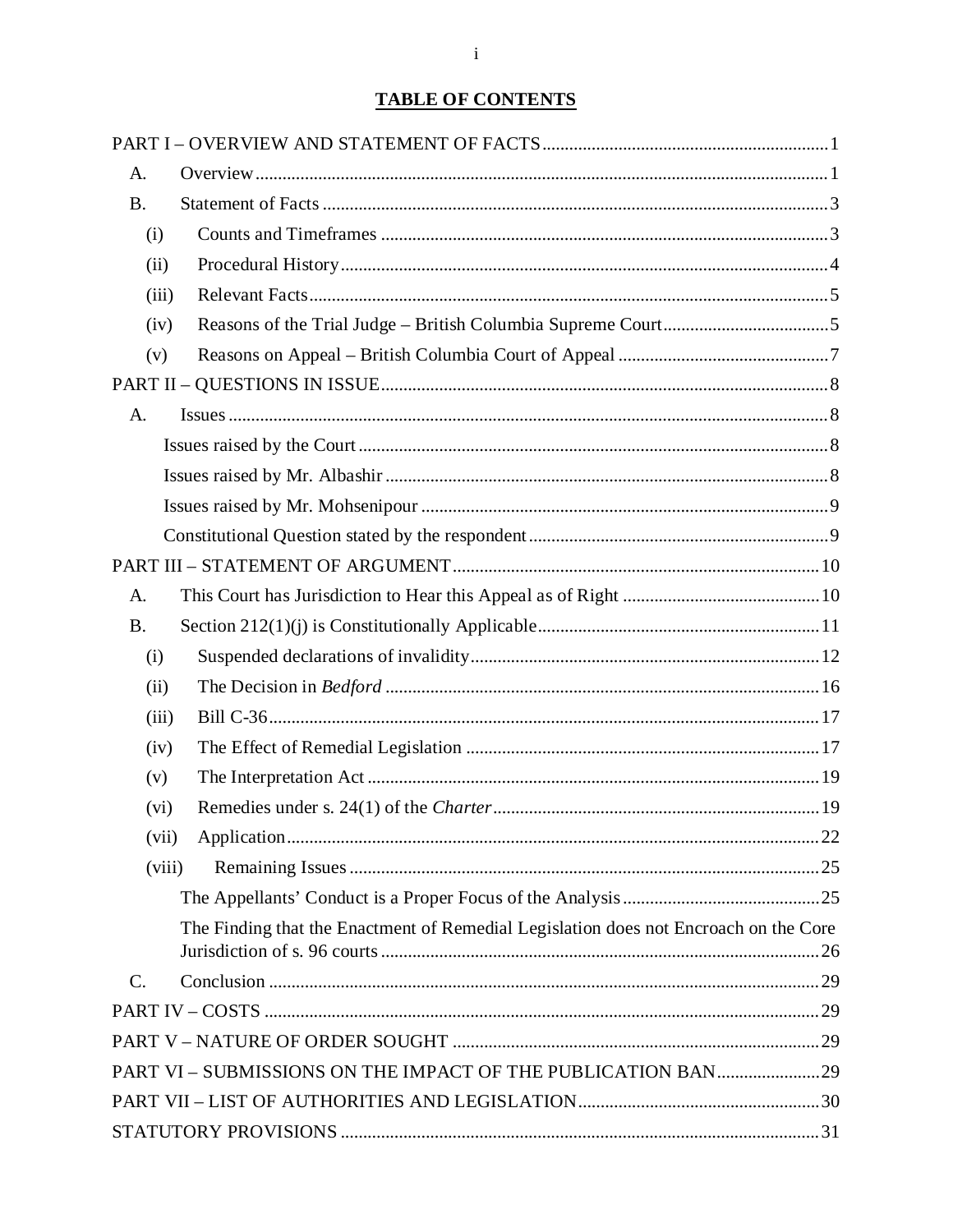### <span id="page-4-0"></span>**PART I – OVERVIEW AND STATEMENT OF FACTS**

### <span id="page-4-1"></span>**A. Overview**

1. Section [212\(1\)\(j\)](https://laws-lois.justice.gc.ca/eng/acts/C-46/section-212-20051101.html) of the *Criminal Code of Canada*[1](#page-4-2) was intended to "target pimps and the parasitic, exploitative conduct in which they engage": *[Bedford v. Canada \(Attorney General\)](https://scc-csc.lexum.com/scc-csc/scc-csc/en/13389/1/document.do)*[2.](#page-4-3) However, this Court held that the provision was overbroad because it deprived prostitutes of their security of the person in a way unconnected with the law's objective. The law failed to distinguish between "those who exploit prostitutes (for example, controlling and abusive pimps) and those who could increase the safety and security of prostitutes (for example, legitimate drivers, managers, or bodyguards)": *[Bedford](https://scc-csc.lexum.com/scc-csc/scc-csc/en/13389/1/document.do)*, para. 142. The provision was not justified under [s. 1](https://www.justice.gc.ca/eng/csj-sjc/rfc-dlc/ccrf-ccdl/check/art1.html) of the *Charter of Rights and Freedoms*.

2. The three provisions challenged in *[Bedford](https://scc-csc.lexum.com/scc-csc/scc-csc/en/13389/1/document.do)* were found to be constitutionally infirm and, because those provisions were significantly intertwined, this Court determined that the best remedy was to allow Parliament, should it choose to do so, to devise a new approach to regulating prostitution - an exercise which this Court acknowledged to be "complex and delicate": *[Bedford,](https://scc-csc.lexum.com/scc-csc/scc-csc/en/13389/1/document.do)*  para. 165. In light of these considerations, this Court ultimately chose to suspend the declaration of invalidity for a period of one year. Parliament took the Court up on its offer – it enacted a new regime regulating prostitution before the expiry of the suspension of the declaration of invalidity.

3. The appellants engaged in a sustained course of conduct, found by the trial judge to be parasitic and exploitative, commencing during the period of the suspension and continuing well past the enactment of the new regime. These appeals ask specifically if the appellants, having managed to evade detection during the period of the suspension, are immune from prosecution for an offence which was illegal when it was committed and remains illegal today. To answer this question, this Court must address the effect of remedial legislation enacted before the expiry of a suspension of a declaration of invalidity.

4. The respondent submits that the Court of Appeal did not err in finding that the retroactive effect of a suspended declaration of invalidity is pre-empted by the passing of remedial legislation. Nor did the Court of Appeal err in finding that a contrary result would be absurd. After all, if an

<span id="page-4-2"></span> $1$  [R.S.C. 1985, c. C-46.](https://laws-lois.justice.gc.ca/eng/acts/C-46/section-212-20051101.html)

<span id="page-4-3"></span><sup>2</sup> [\[2013\] 3 S.C.R. 1101,](https://scc-csc.lexum.com/scc-csc/scc-csc/en/13389/1/document.do) para. 137 citing *R. v. Downey,* [\[1992\] 2 S.C.R. 10,](https://scc-csc.lexum.com/scc-csc/scc-csc/en/879/1/document.do) p. 32.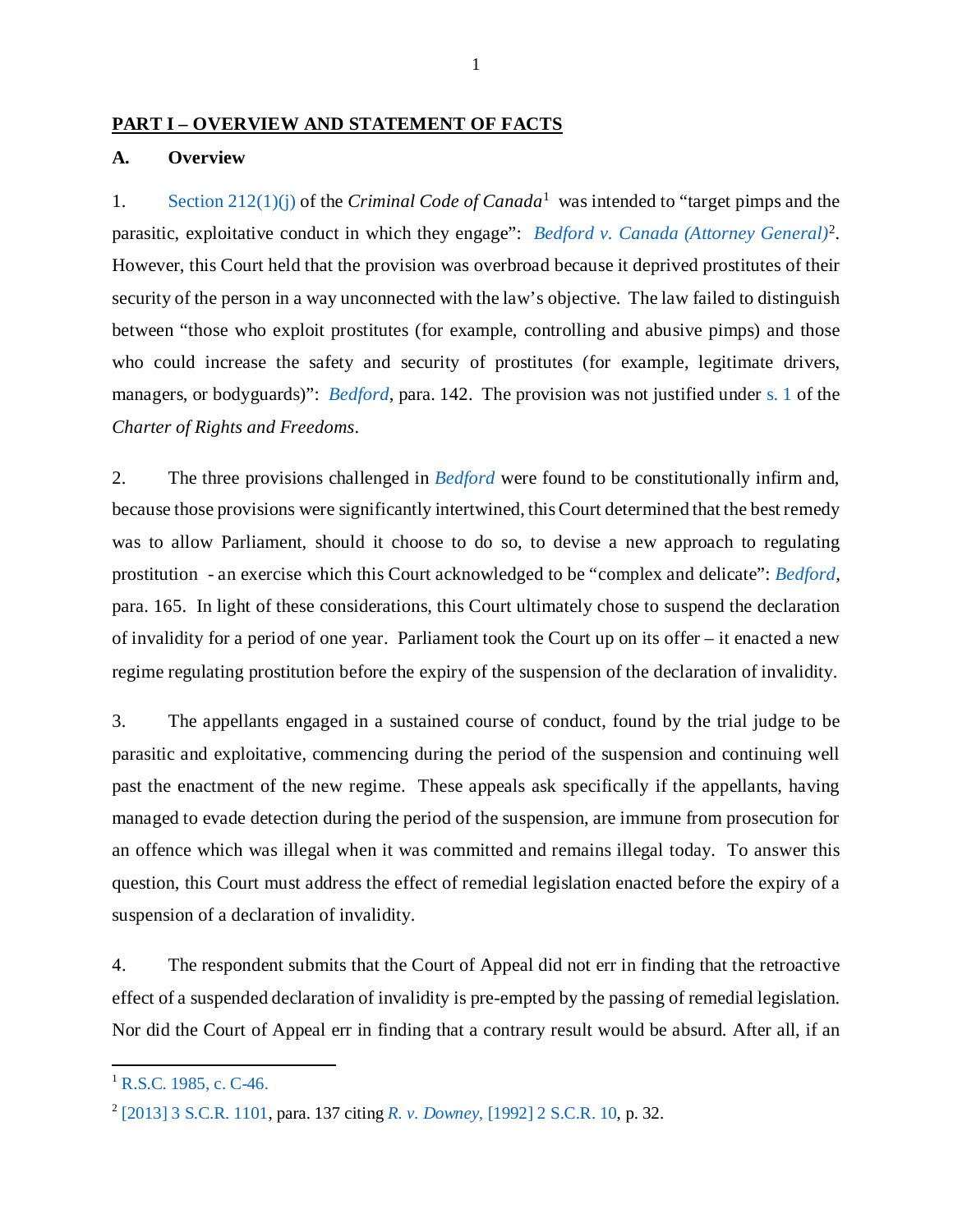accused need only to ensure that they cannot be prosecuted before the expiry of the suspension period, then there is virtually no point to suspending the declaration at all. If not to ensure that the law remains in force during the period of the suspension, then what purpose does the suspension of the declaration serve?

5. If, as the appellants argue, they could not be prosecuted once the period of the suspension expired, regardless of the date the offence was committed, the suspension would be, in effect, a nullity. An accused still in the judicial system would have the benefit of the retroactive effect of the declaration of invalidity<sup>[3](#page-5-0)</sup>. An accused charged during the period of suspension but not yet been convicted at expiry, or an accused who has been charged and convicted during the period of suspension who has an active appeal, would be entitled to the benefit of the declaration and either could not be convicted or their conviction could not be maintained. Moreover, an accused whose crime has not been discovered during the period of suspension will have been permitted to act with impunity even if the offence was not discovered, for example, because the accused threatened or extorted the complainants such that they were too afraid to report the crimes. How could this be anything but absurd? Regulation without the ability to enforce is pointless. Such a result is entirely inconsistent with the rule of law and the true purpose of suspending a declaration of invalidity.

6. The suspension of a declaration of invalidity gives Parliament the opportunity to act to remedy the constitutionally infirm aspects of the law. When Parliament repeals the impugned provision during the period of suspension, the declaration of invalidity never comes into effect. If Parliament does not enact remedial legislation during the period of the suspension, then the declaration of invalidity is effective as of the date of expiry of the suspension. Where that occurs, the declaration has a retroactive effect and the law is void *ab initio* in the same way it would be had there been no suspension: *[Canada \(Attorney General\) v. Hislop](https://scc-csc.lexum.com/scc-csc/scc-csc/en/2346/1/document.do)*, para. 92.[4](#page-5-1)

7. The appellants were not convicted under an unconstitutional law. The suspension of the declaration of invalidity permits the continuation of the law despite its constitutional defects: *Hislop*, para. 89. In other words, during the period of the suspension the law is deemed to be constitutional. Moreover, a law is only unconstitutional to the extent that it is inconsistent with

 $\overline{a}$ 

<span id="page-5-0"></span><sup>3</sup> *R. v Wigman,* [\[1987\] 1 S.C.R. 246](https://decisions.scc-csc.ca/scc-csc/scc-csc/en/200/1/document.do)*,* pp. 257-8*; R. v Thomas,* [\[1990\] 1 S.C.R. 713,](https://decisions.scc-csc.ca/scc-csc/scc-csc/en/589/1/document.do) p. 716.

<span id="page-5-1"></span><sup>4</sup> [\[2007\] 1 S.C.R. 429.](https://scc-csc.lexum.com/scc-csc/scc-csc/en/2346/1/document.do)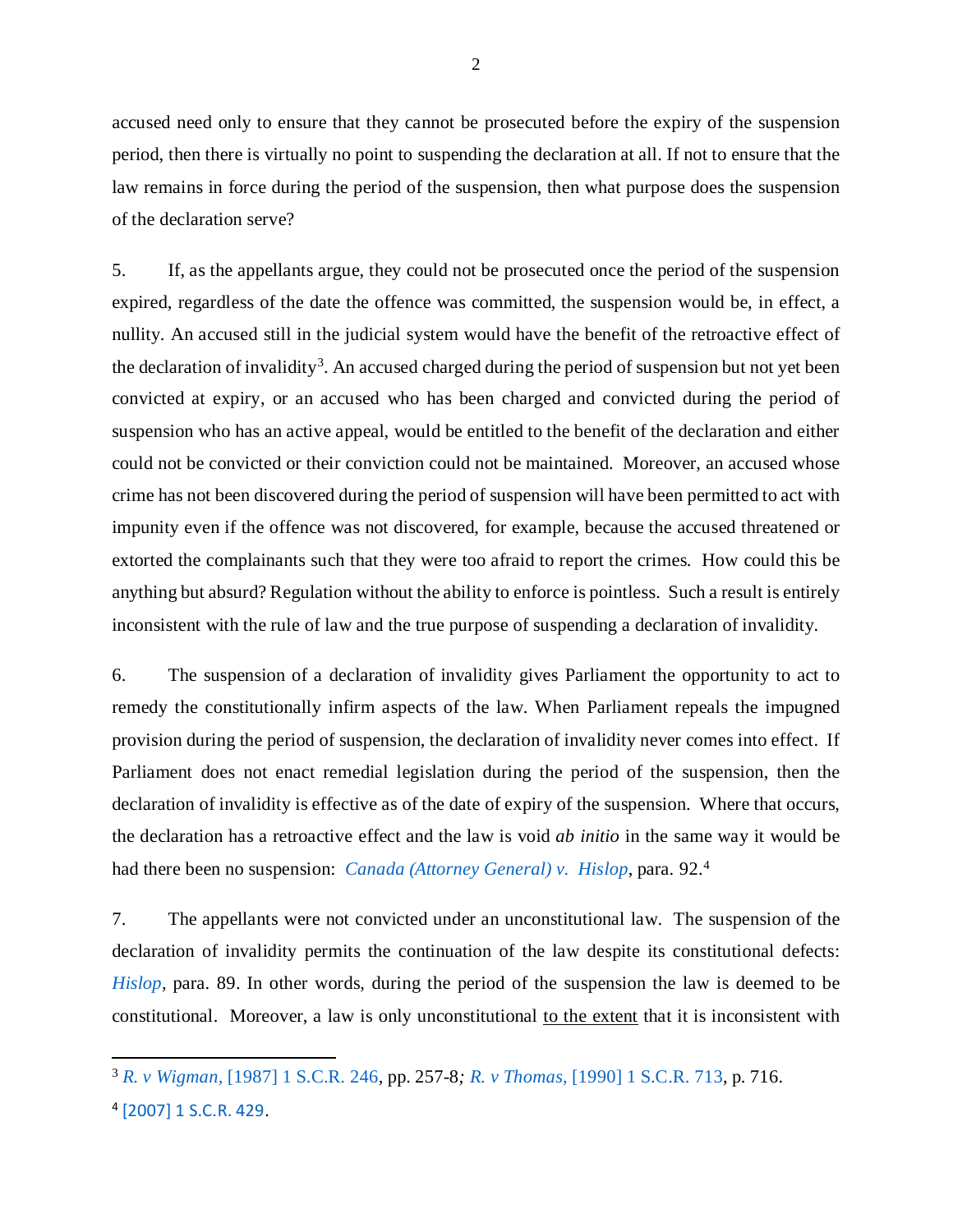the provisions of the Constitution.<sup>[5](#page-6-2)</sup> The law the appellants were convicted under was only unconstitutional in its unintentional overreach. The appellants' conduct, as found by the trial judge, was the very conduct the law was enacted to combat – the parasitic and exploitative conduct of pimps. That aspect of the law, the criminalization of that conduct, was not found to be inconsistent with the Constitution. No injustice occurred. The appellants' conduct was unlawful at the time the offence was committed, remained unlawful when they were convicted, and remains unlawful today. Accordingly, the respondent submits that the appeals should be dismissed.

# <span id="page-6-0"></span>**B. Statement of Facts**

### <span id="page-6-1"></span>**(i) Counts and Timeframes**

8. The Crown proceeded by way of direct indictment sworn December 22, 2016: *Appellant's Record* (*"AR"*), pp. 127-130. The following charts set out the counts and timeframes in relation to each complainant:

| <b>Counts Relating to K.C.</b> |                                        |                                             |
|--------------------------------|----------------------------------------|---------------------------------------------|
| Count                          | <b>Criminal Code</b><br><b>Section</b> | <b>Dates</b>                                |
| 6                              | 212(1)(i)                              | between March 15, 2014 and December 5, 2014 |
| 7                              | 212(1)(h)                              | between March 15, 2014 and December 5, 2014 |
| 8                              | 286.2(1)                               | between December 6, 2014 and April 16, 2016 |
| 9                              | 286.3(1)                               | between December 6, 2014 and April 16, 2016 |
| 10                             | 279.01(1)                              | between August 1, 2014 and April 16, 2016   |
| 11                             | 279.02(1)                              | between December 6, 2014 and April 16, 2014 |

<span id="page-6-2"></span><sup>5</sup> *[Constitution Act, 1982](https://laws-lois.justice.gc.ca/PDF/CONST_E.pdf)*, s. 52(1).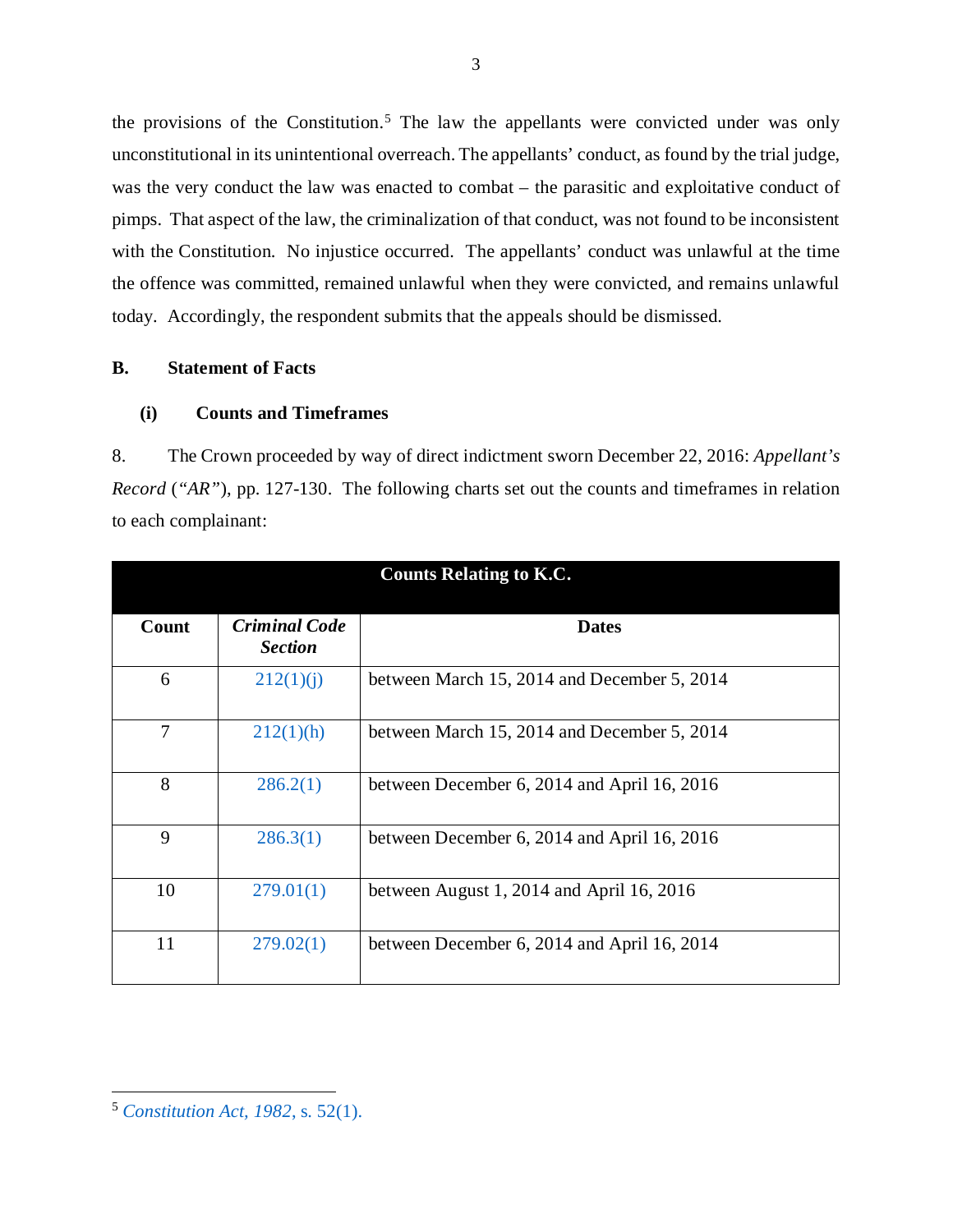| $12^{6}$ | 212(1)(d) | between April 15, 2014 and December 5, 2014 |
|----------|-----------|---------------------------------------------|
| 19       | 139(2)    | between April 23, 2016 and August 2, 2016   |

| <b>Counts Relating to S.C.</b> |                             |                                              |
|--------------------------------|-----------------------------|----------------------------------------------|
| Count                          | <b>Criminal Code</b>        | <b>Dates</b>                                 |
| 13                             | <b>Section</b><br>212(1)(i) | between May 15, 2014 and December 5, 2014    |
| 14                             | 212(1)(h)                   | between May 15, 2014 and December 5, 2014    |
| 15                             | 286.2(1)                    | between December 6, 2014 and August 31, 2015 |
| 16                             | 286.3(1)                    | between December 6, 2014 and August 31, 2015 |
| 17                             | 279.01(1)                   | between May 15, 2014 and August $31, 2015$   |
| 18                             | 279.02(1)                   | between December 6, 2014 and August 31, 2015 |

9. The appellants were also charged with offences against a third complainant, N.V., between May 15, 2013 and July 1, 2014 and December 26, 2015 to January 23, 2016. N.V. was under the age of eighteen at the time of the offences and, therefore, no charge under s.  $212(1)(i)$  was laid.

### <span id="page-7-0"></span>**(ii) Procedural History**

10. The trial proceeded before a judge sitting alone and the evidence was heard over 28 days commencing on June 8, 2017 and continuing on dates in June, July and September of 2017. Mr. Mohsenipour filed a Notice of Application seeking to quash counts 6 and 13 on October 11, 2017<sup>7</sup>, after the evidentiary portion of the trial was complete. That application was heard on December

<span id="page-7-2"></span> $6$  This count was alleged against Mr. Albashir and Mr. Alameddin only. Mr. Alameddin was charged on the same Indictment but was not tried with the appellants.

<span id="page-7-1"></span><sup>7</sup> *AR,* p. 131.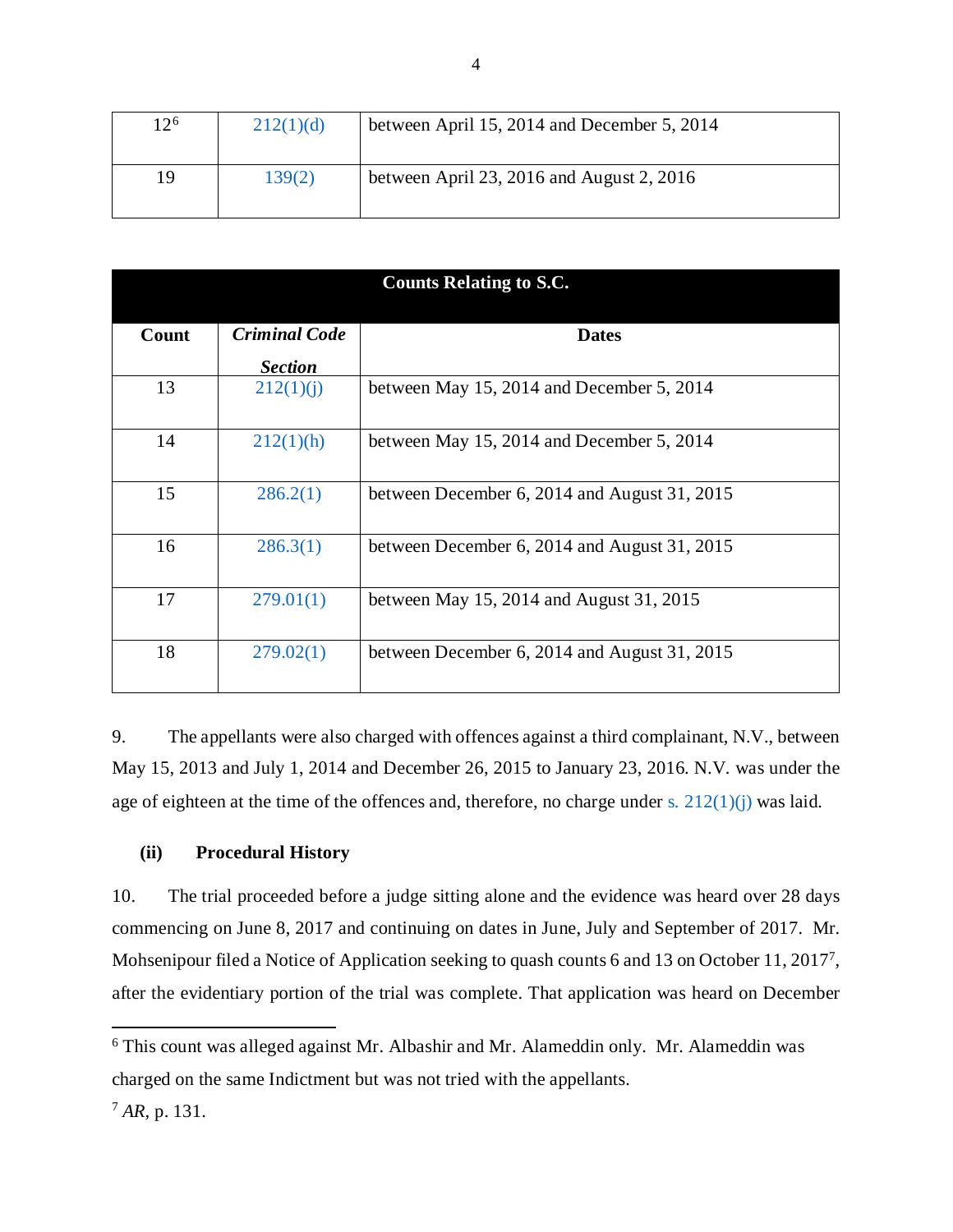21, 2017. Mr. Albashir did not make separate submissions or file an application but joined in the application. The trial judge delivered his Oral Reasons for Judgment on January 29, 2018 addressing both his reasons for conviction and his reasons on the application to quash counts 6 and 13[.8](#page-8-2)

11. The respondent appealed the decision to quash counts 6 and 13<sup>[9](#page-8-3)</sup> and that appeal was heard on December 10, 2019. The Court of Appeal granted the Crown's appeal on June 8, 2020. The appellants each filed Notices of Appeal to this Court on August 6, 2020 (Mr. Mohsenipour) and August 7, 2020 (Mr. Albashir).[10](#page-8-4)

### <span id="page-8-0"></span>**(iii) Relevant Facts**

12. The trial judge gave lengthy reasons addressing the facts in this case. The precise nature of the allegations and conduct are not directly relevant to these appeals. However, it is relevant that the trial judge found that the appellants, for the purposes of making money, recruited girls and young women to work for them as prostitutes and that the appellants exercised control over them, directed them, and exploited them to finance their own lifestyles: *Oral Reasons for Judgment,*  para. 30.[11](#page-8-5)

#### <span id="page-8-1"></span>**(iv) Reasons of the Trial Judge – British Columbia Supreme Court**

13. As previously noted, the trial judge issued his reasons for conviction at the same time as he gave his reasons quashing counts 6 and 13. The trial judge first addressed his reasons for conviction.

14. With respect to count 6, the count alleging that the appellants lived on the avails of the prostitution of K.C., the trial judge concluded that the elements of the offence were made out.<sup>[12](#page-8-6)</sup>

 $\overline{\phantom{a}}$ 

<span id="page-8-2"></span><sup>8</sup> *AR,* pp. 1-189.

<span id="page-8-3"></span><sup>&</sup>lt;sup>9</sup> The appellants are appealing their convictions. That appeal has not yet been heard.

<span id="page-8-4"></span><sup>10</sup> *AR,* pp. 206-209.

<span id="page-8-5"></span><sup>11</sup> *AR,* p. 14.

<span id="page-8-6"></span><sup>12</sup> *Oral Reasons for Judgment*, paras. 196-199, *AR,* p. 51.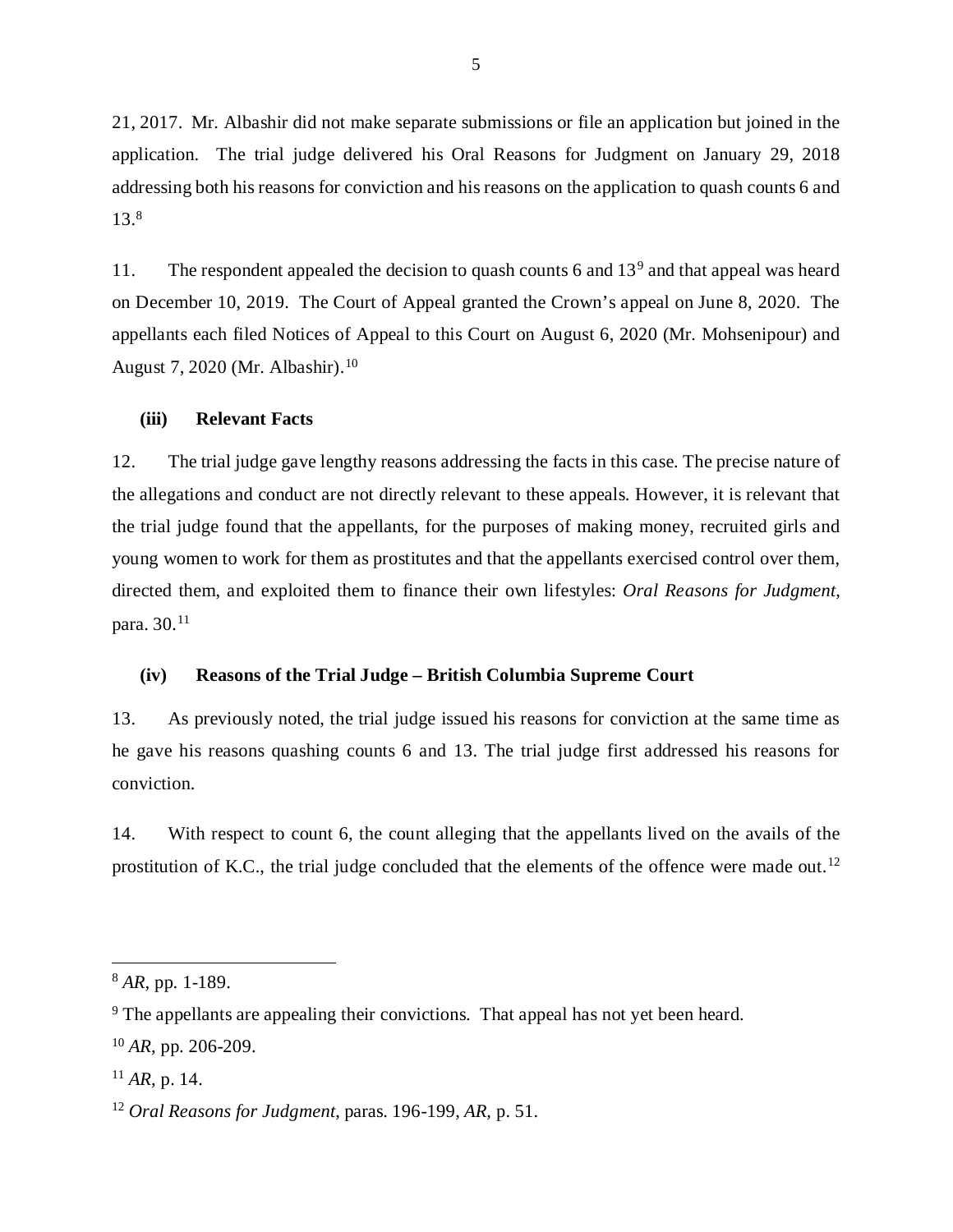The trial judge reached the same conclusion in respect of count 13 which alleged that the appellants lived on the avails of the prostitution of S.C. [13](#page-9-0)

15. The trial judge similarly convicted the appellants of the successor provision [\(s. 286.2\(1\)](https://laws-lois.justice.gc.ca/eng/annualstatutes/2014_25/FullText.html#:%7E:text=286.2%20(1)%20Everyone%20who%20receives,not%20more%20than%2010%20years.) of the *Criminal Code*), receiving a material benefit knowing that it was obtained by or derived directly from the commission of an offence under [s. 286.1](https://laws-lois.justice.gc.ca/eng/acts/c-46/section-286.1-20190919.html) (obtaining sexual services for consideration) in relation to both K.C. and S.C. (counts  $8$  and  $15$  respectively).<sup>[14](#page-9-1)</sup>

16. With respect to the application to quash counts 6 and 13, the trial judge granted leave despite the application having been made well after the appellants had entered pleas.<sup>15</sup> With respect to the merits of the application, the trial judge held, relying on *[Hislop](https://scc-csc.lexum.com/scc-csc/scc-csc/en/2346/1/document.do)*, that, absent a court specifically stating that a declaration will apply prospectively only, a suspended declaration of invalidity has a delayed retroactive effect. Once the suspension expires, the law will always have been unconstitutional.<sup>[16](#page-9-3)</sup>

17. The trial judge acknowledged the language used by this Court at para. 92 of *[Hislop](https://scc-csc.lexum.com/scc-csc/scc-csc/en/2346/1/document.do)*, stating that "if the legislature fails to comply with the Court's order within the period of suspension, the Court's declaration would apply retroactively". However, he determined that although that language "appear[s] to suggest" that a suspended declaration of invalidity only has retroactive effect if remedial legislation is not passed, such a conclusion would not be consistent with the distinction between purely prospective remedies and simply delayed retroactive remedies.<sup>[17](#page-9-4)</sup>

18. The trial judge also held that [s. 43](https://laws-lois.justice.gc.ca/eng/acts/i-21/page-6.html#h-279653) of the *[Interpretation Act](https://laws-lois.justice.gc.ca/PDF/I-21.pdf)* is intended only to ensure that a repeal makes prospective changes in the law and not to continue in force an unconstitutional  $law.$ <sup>[18](#page-9-5)</sup>

 $\overline{a}$ 

<span id="page-9-0"></span><sup>13</sup> *Oral Reasons for Judgment*, paras. 267-268, *AR,* p. 66.

<span id="page-9-1"></span><sup>14</sup> *Oral Reasons for Judgment,* paras. 206-209 and 271-273, *AR,* pp. 53 and 67.

<span id="page-9-2"></span><sup>15</sup> *Oral Reasons for Judgment,* paras. 313-315, *AR,* p. 76.

<span id="page-9-3"></span><sup>16</sup> *Oral Reasons for Judgment,* para. 345, *AR,* pp. 81-82.

<span id="page-9-4"></span><sup>17</sup> *Oral Reasons for Judgment,* paras. 346-347, *AR,* p. 82.

<span id="page-9-5"></span><sup>18</sup> *Oral Reasons for Judgment,* paras. 375-379, *AR,* pp. 88-89.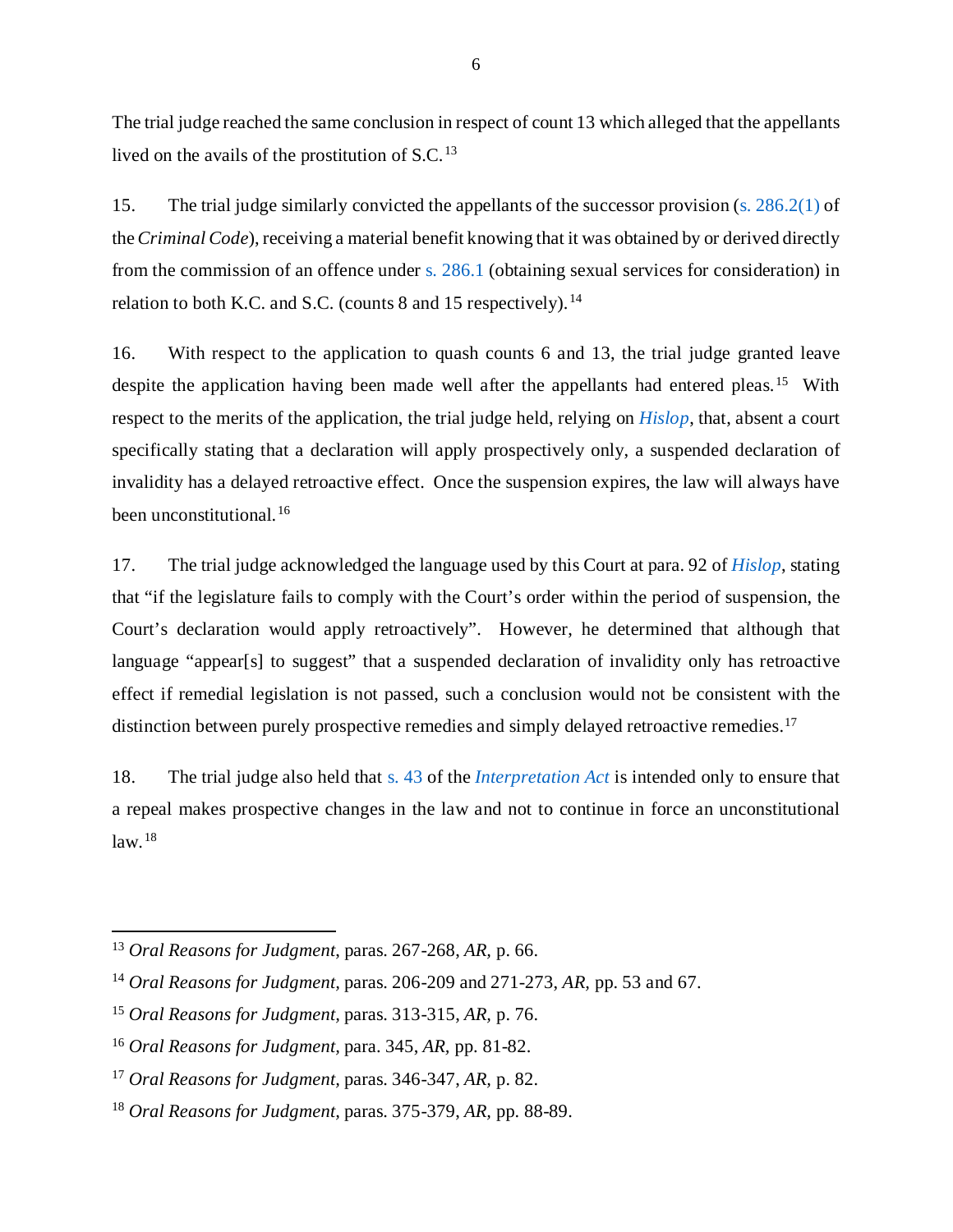19. Having found that the offences in counts 6 and 13 were proven beyond a reasonable doubt, the trial judge granted the application and quashed both counts.

#### <span id="page-10-0"></span>**(v) Reasons on Appeal – British Columbia Court of Appeal**

20. Bennett J.A., writing for the court, held that the application should properly have been for a remedy pursuant to [s. 24\(1\)](https://www.justice.gc.ca/eng/csj-sjc/rfc-dlc/ccrf-ccdl/check/art241.html) of the *Charter* as the objection was to the validity of the law under which the charges were brought.<sup>[19](#page-10-1)</sup>

21. She framed the issue on appeal as whether the appellants could be convicted of an offence that was declared unconstitutional when the offence occurred during the suspension period. While recognizing that this Court has historically endorsed the Blackstonian retroactive approach to s. 52 declarations in which the law is treated as if it never existed, Bennett J.A. also recognized that this Court has seen fit to allay that effect by utilizing a variety of remedies including suspended declarations of invalidity, explicit provisions that the declaration have prospective effect only, and the use of transition periods. She concluded that declarations are generally retroactive but not necessarily so. She contrasted that with the presumptively prospective effect of legislation in the criminal context.[20](#page-10-2)

22. Bennett J.A. found that *[Hislop](https://scc-csc.lexum.com/scc-csc/scc-csc/en/2346/1/document.do)* directly addressed the issue before her, namely whether the enactment of remedial legislation prior to the expiration of the suspension period pre-empts the retroactive effect of the declaration. She further adopted the reasoning of the Manitoba Court of Appeal in *[R. v. Ackman](https://canlii.ca/t/h5p5j)*<sup>21</sup>, where the court held that the suspended declaration of invalidity did not take effect because Parliament had enacted corrective legislation in the circumstances of an accused charged during the suspension period for offences committed before this Court's decision in *[Bedford](https://scc-csc.lexum.com/scc-csc/scc-csc/en/13389/1/document.do)* but whose trial had not commenced until after the expiration of the suspension period.<sup>[22](#page-10-4)</sup>

23. The rule of law, Bennett J.A. found, also justified the prosecution of the offences as a valid regime was in place at the time they were committed. To render the provisions unenforceable for

<span id="page-10-1"></span><sup>19</sup> *Reasons for Judgment (CA)*, paras. 53-54, *AR,* pp. 102-103.

<span id="page-10-2"></span><sup>20</sup> *Reasons for Judgment (CA),* paras. 57-62, *AR,* pp. 103-105.

<span id="page-10-3"></span><sup>21</sup> [2017 MBCA 78.](https://canlii.ca/t/h5p5j)

<span id="page-10-4"></span><sup>22</sup> *Reasons for Judgment (CA),* paras. 77-83, *AR,* pp. 110-111.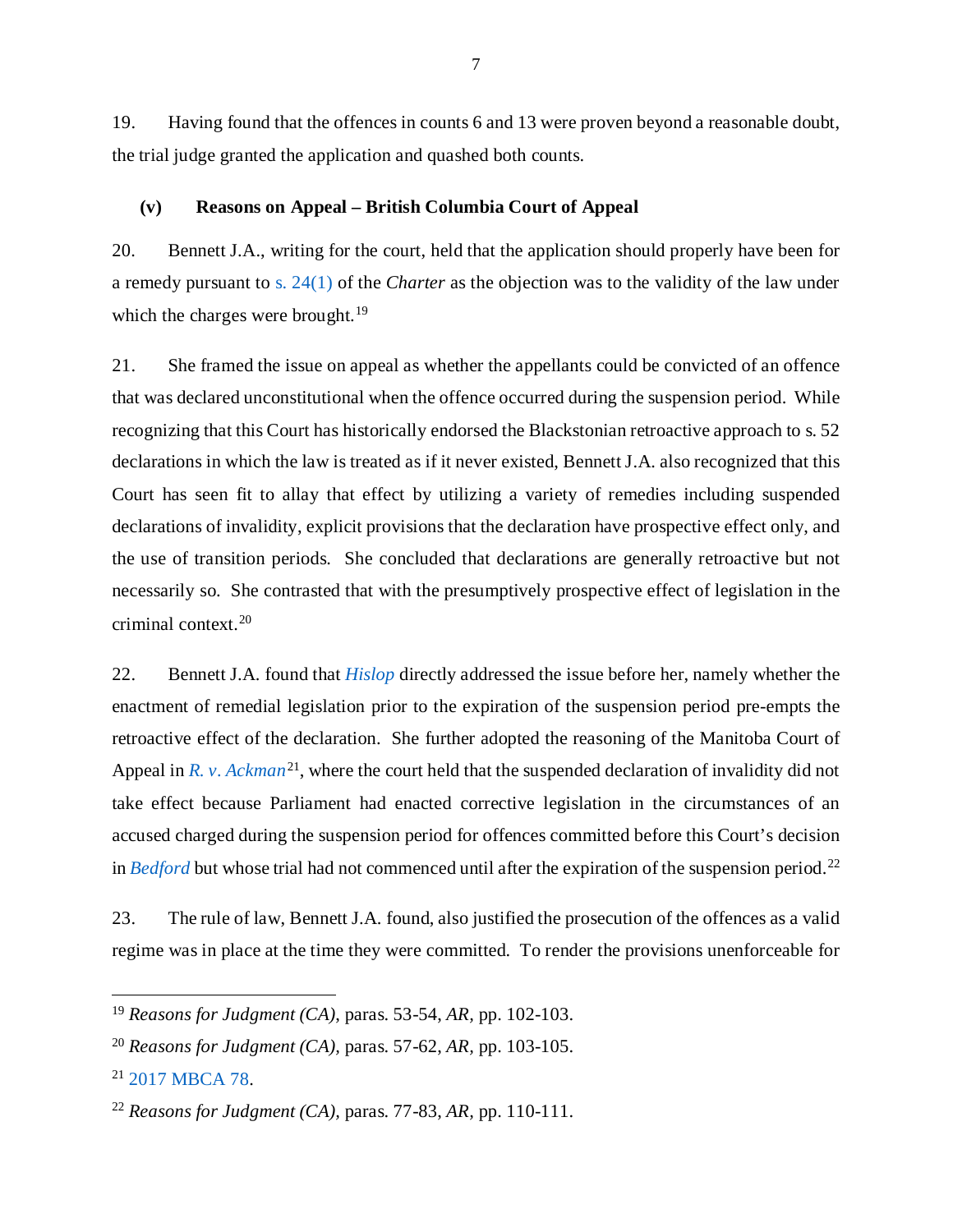conduct committed during the period of the suspension would run afoul of this Court's objective in suspending the declaration of invalidity in *[Bedford](https://scc-csc.lexum.com/scc-csc/scc-csc/en/13389/1/document.do)* to avoid the deregulation of prostitution. Further, the successor provisio[n, s. 286.2,](https://laws-lois.justice.gc.ca/eng/annualstatutes/2014_25/FullText.html#:%7E:text=286.2%20(1)%20Everyone%20who%20receives,not%20more%20than%2010%20years.) sets out a range of exceptions to address the concerns expressed by this Court in *[Bedford](https://scc-csc.lexum.com/scc-csc/scc-csc/en/13389/1/document.do)* regarding the failure to distinguish between those who exploited prostitutes and those who increased their safety and security. As the appellants' conduct was found by the trial judge to have been exploitative, they would not fall within the exceptions enumerated in [s. 286.2.](https://laws-lois.justice.gc.ca/eng/annualstatutes/2014_25/FullText.html#:%7E:text=286.2%20(1)%20Everyone%20who%20receives,not%20more%20than%2010%20years.) Thus, they were not entitled to a constitutional exemption.<sup>[23](#page-11-4)</sup>

24. Finally, Bennett J.A. concluded that the respondents could not have been charged under [s.](https://laws-lois.justice.gc.ca/eng/annualstatutes/2014_25/FullText.html#:%7E:text=286.2%20(1)%20Everyone%20who%20receives,not%20more%20than%2010%20years.)  [286.2](https://laws-lois.justice.gc.ca/eng/annualstatutes/2014_25/FullText.html#:%7E:text=286.2%20(1)%20Everyone%20who%20receives,not%20more%20than%2010%20years.) for conduct that preceded the enactment of that section relying on both s.  $11(g)$  of the *Charter* and the "bedrock principle" of criminal law that an individual cannot be found guilty of an offence not known to law at the time of the act or omission.[24](#page-11-5)

### <span id="page-11-1"></span><span id="page-11-0"></span>**PART II – QUESTIONS IN ISSUE**

### **A. Issues**

 $\overline{\phantom{a}}$ 

25. Several issues have been raised in these appeals. Justice Moldaver invited the parties to address the issue of this Court's jurisdiction; each of the appellants raises numerous issues and the respondent stated a constitutional question. The respondent will first set out each of the issues and then address its position on the relevant issues.

#### <span id="page-11-2"></span>**Issues raised by the Court**

(a) Justice Moldaver invited the parties to address this Court's jurisdiction to hear these appeals as of right, in particular whether quashing certain counts on an indictment because they are unconstitutional is tantamount to an acquittal as required by s.  $691(2)(b)$ of the *Criminal Code* (Albashir issue A, Mohsenipour issue 1);

#### <span id="page-11-3"></span>**Issues raised by Mr. Albashir**

- (b) Suspended declarations of invalidity have a temporal limit and presumptive retroactive effect upon their expiry (Albashir issue B);
- (c) The Court of Appeal erred in finding *[Hislop](https://scc-csc.lexum.com/scc-csc/scc-csc/en/2346/1/document.do)* determinative of the issue herein (Albashir issue C);

<span id="page-11-4"></span><sup>23</sup> *Reasons for Judgment (CA),* paras. 84-87, *AR,* pp. 111-112.

<span id="page-11-5"></span><sup>24</sup> *Reasons for Judgment (CA),* para. 88, pp. 112-113.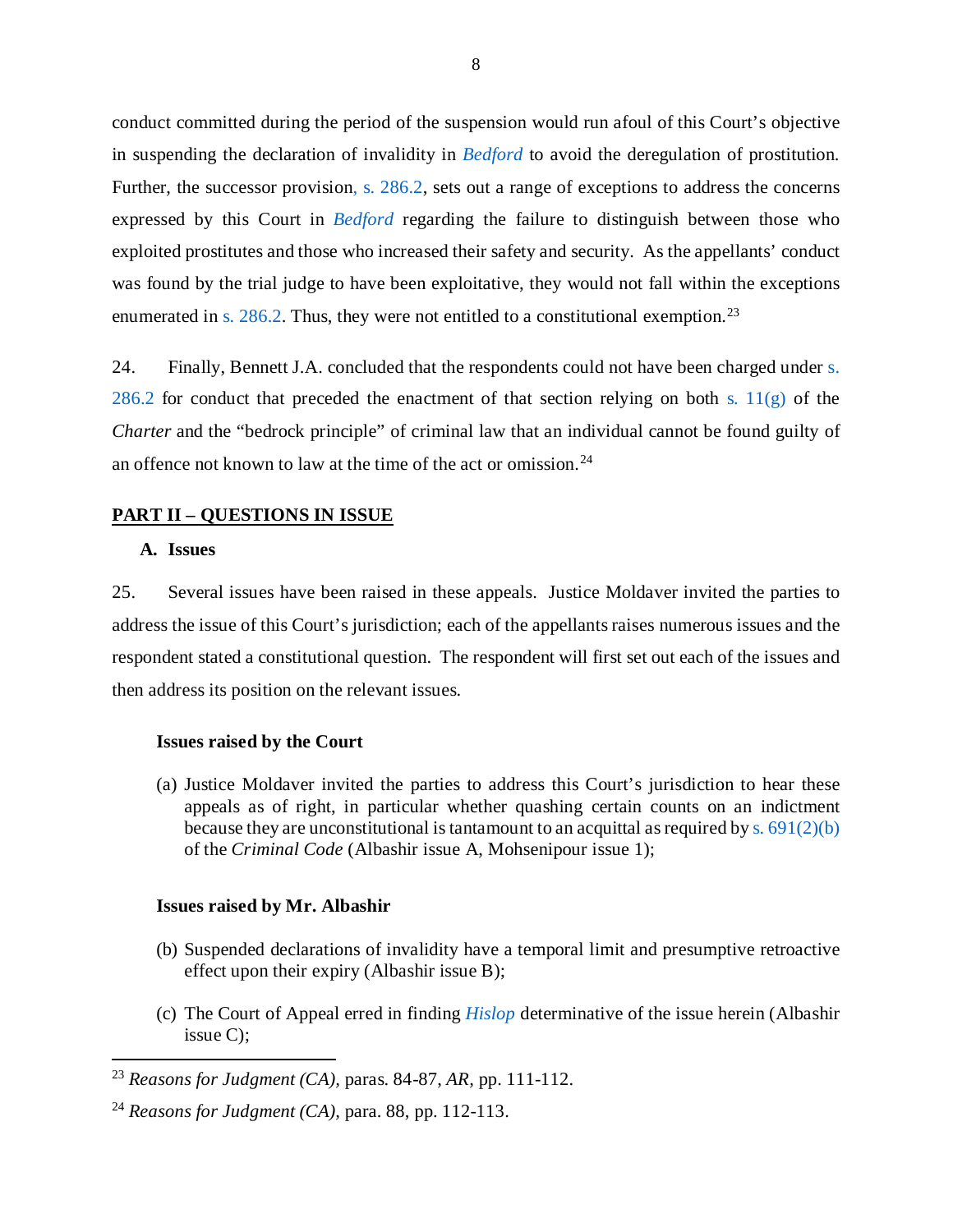- (d) The appellant's conduct is not a proper focus of the analysis (Albashir issue D);
- (e) The Court of Appeal's finding that enactment of remedial legislation results in the declaration of constitutional invalidity never taking effect amounts to legislative encroachment on the core jurisdiction of s. 96 courts (Albashir issue E);

## <span id="page-12-0"></span>**Issues raised by Mr. Mohsenipour**

- (f) Suspended declarations of validity should be presumed to have a delayed retroactive effect, and the passage of remedial legislation enacted within the period of suspension has no bearing on the onset or effect of the declaration (Mohsenipour issue 2);
- (g) The presumption of delayed retroactive effect achieves an appropriate balance between competing legal objectives (Mohsenipour issue 3);
- (h) The proper remedy in this case is to quash the counts (Mohsenipour issue 4); and

# <span id="page-12-1"></span>**Constitutional Question stated by the respondent**

(i) Whether [s. 212\(1\)\(j\)](https://laws-lois.justice.gc.ca/eng/acts/C-46/section-212-20051101.html) of the *Criminal Code* is constitutionally applicable in the prosecution of the appellants for committing the offence of living on the avails of prostitution, where the offence was committed between March 15 and December 5, 2014, in light of this Court's decision in *[Bedford](https://scc-csc.lexum.com/scc-csc/scc-csc/en/13389/1/document.do)*, and in particular the suspension of the declaration of invalidity at paragraphs 166-169 of that decision.

26. The respondent agrees with the appellants that this Court has jurisdiction to hear these appeals as of right.

27. The respondent further submits that the issues stated by the appellants are subsumed in the constitutional question stated by the respondent. The respondent's position is that s.  $212(1)(i)$  is constitutionally applicable where the offence was committed during the period of the suspension of the declaration of invalidity. As to the sub-issues raised by the appellants, the respondent's position is as follows:

- (b) Suspended declarations of invalidity may have a retroactive effect upon their expiry, but are not presumed to have such an effect;
- (c) The Court of Appeal did not err in finding the reasoning in *[Hislop](https://scc-csc.lexum.com/scc-csc/scc-csc/en/2346/1/document.do)* squarely addressed the issue arising in these appeals;
- (d) The appellants' conduct was relevant to the analysis in the manner relied upon by the Court of Appeal;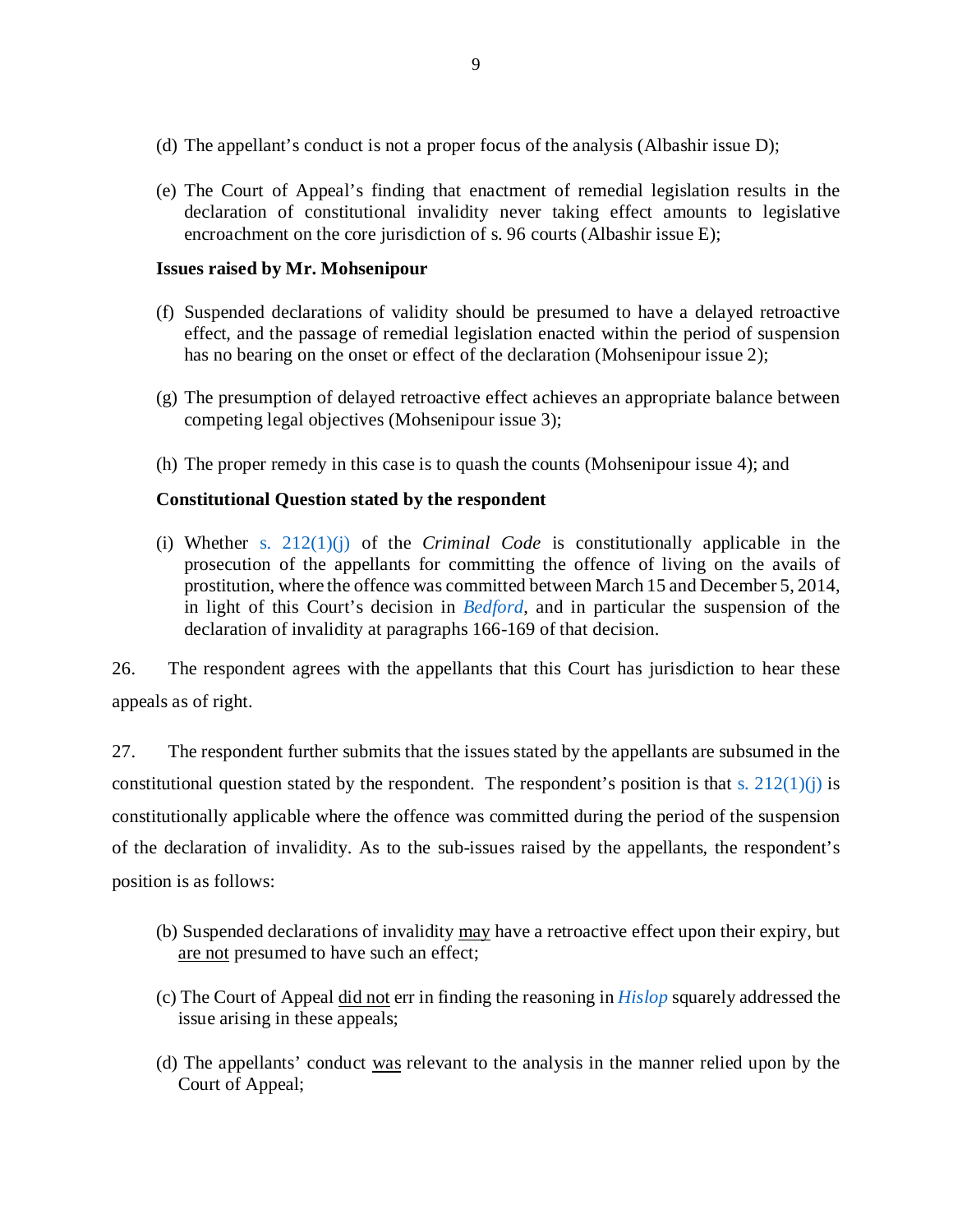- (e) The Court of Appeal's findings in respect of the effect of remedial legislation does not amount to legislative encroachment on the core jurisdiction of s. 96 courts;
- (f) Suspended declarations of invalidity should not be presumed to have a delayed retroactive effect and the enactment of remedial legislation prior to the expiry of the suspension period does impact the onset or effect of the declaration (this issue is somewhat duplicative of issue (b));
- (g) A presumption of delayed retroactive affect does not achieve an appropriate balance between the competing legal objectives;
- (h) If a remedy was applicable to the appellants, it was a remedy pursuant to s.  $24(1)$  of the *Charter* nullifying the impugned counts, however, no such remedy was applicable to the appellants.

# <span id="page-13-0"></span>**PART III – STATEMENT OF ARGUMENT**

# <span id="page-13-1"></span>**A. This Court has Jurisdiction to Hear this Appeal as of Right**

28. [Section 691\(2\)\(b\)](https://laws-lois.justice.gc.ca/eng/acts/c-46/page-176.html) of the *Criminal Code* permits an appeal to this Court as of right, on a question of law, where the appellant was acquitted of an indictable offence and the Court of Appeal has entered a verdict of guilty. The issue in these appeals is whether the quashing of counts is tantamount to an acquittal.

29. In *[R. v. Li](https://decisions.scc-csc.ca/scc-csc/scc-csc/en/18407/1/document.do)*<sup>[25](#page-13-2)</sup>, the appellant had pled guilty but successfully argued at trial that the charges should be stayed on the basis of entrapment. On appeal, the Court of Appeal lifted the stay and remitted the matter for sentencing. This Court held that "the phrase 'enters a verdict of guilty' includes making an order that sets aside a permanent stay where that order is tantamount to entering a verdict of guilty, thus securing the purpose of this provision, which is to ensure that an accused person has one level of appeal to raise a question of law arising from their conviction".

30. In the case at bar, the trial judge made clear in his reasons that, absent granting the motion to quash the counts, the offences were made out and the appellants would have been convicted. While he did not specifically use the language that he was "making a finding of guilt", his reasons leave no doubt as to his clear intention.<sup>[26](#page-13-3)</sup>

 $\overline{\phantom{a}}$ 

<span id="page-13-2"></span><sup>25</sup> [2020 SCC 12.](https://decisions.scc-csc.ca/scc-csc/scc-csc/en/18407/1/document.do)

<span id="page-13-3"></span><sup>26</sup> *Oral Reasons for Judgment*, paras. 196-199 and 267-268, *AR,* pp. 51 and 66.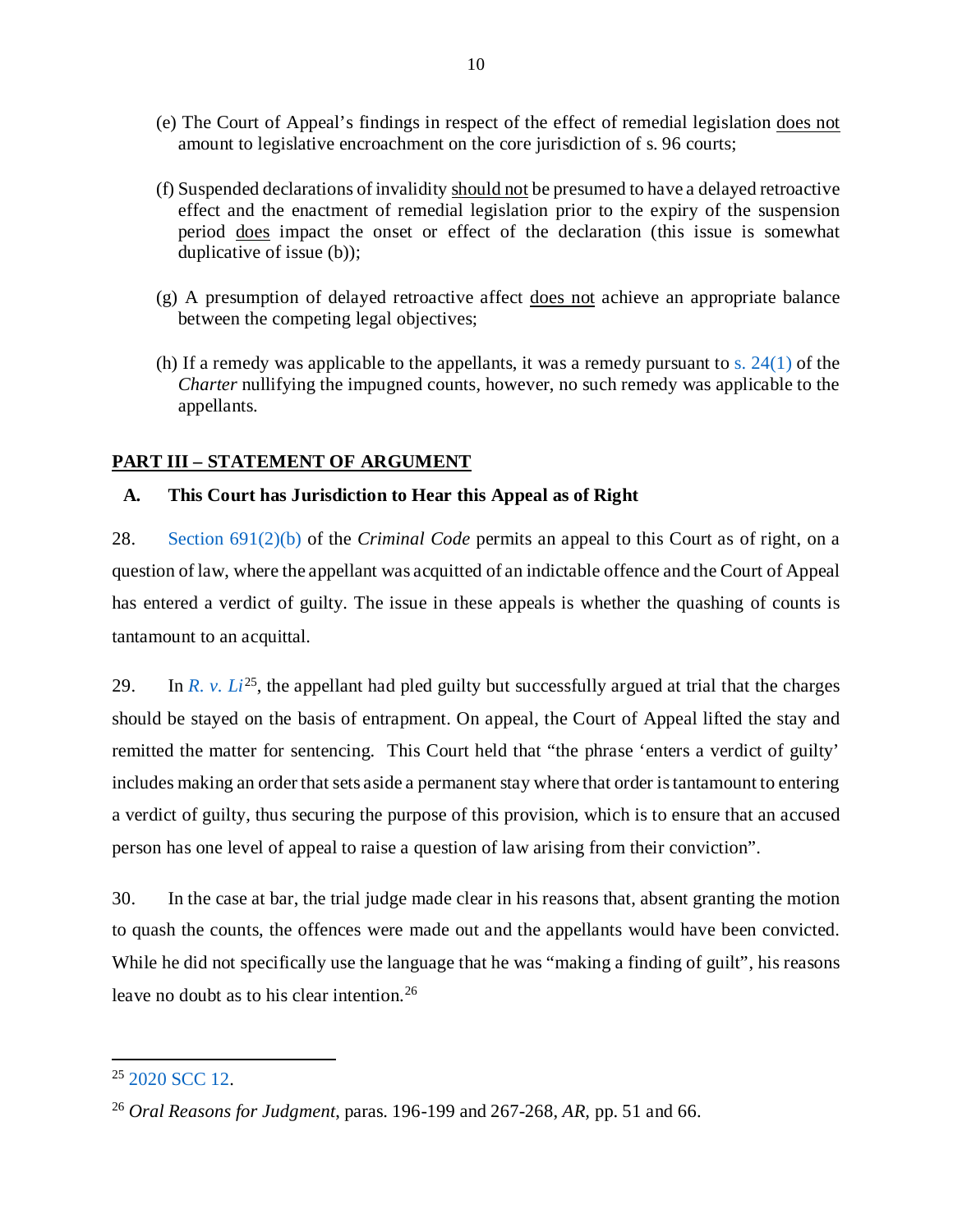31. The respondent submits that the quashing of counts in these circumstances is indistinguishable, for the purposes of s.  $691(2)(b)$ , from a judicial stay of proceedings, particularly in light of the broad interpretation of "enters a verdict of guilty" in *[Li](https://decisions.scc-csc.ca/scc-csc/scc-csc/en/18407/1/document.do)*. The reinstatement of the quashed counts and the resulting verdict is, in the circumstances of these appeals, the setting aside of an order made by the trial judge that leaves a finding of guilt standing and is, therefore, properly before this Court as an appeal as of right.

### <span id="page-14-0"></span>**B. Section 212(1)(j) is Constitutionally Applicable**

32. The respondent stated a constitutional question in these appeals: whether s.  $212(1)(i)$  is constitutionally applicable in the prosecution of the appellants for committing the offence of living on the avails of prostitution, where the offence was committed between March 15 and December 5, 2014, in light of this Court's decision in *[Bedford](https://scc-csc.lexum.com/scc-csc/scc-csc/en/13389/1/document.do)* and, particularly, the suspension of the declaration of invalidity.

33. Essentially, this appeal asks if the appellants could properly be convicted of an offence committed during the period of the suspension that was not charged prior to the expiry of the suspension.

34. The effect of the expiry of a suspended declaration of invalidity on offences committed during the suspension is a question raising the constitutional applicability of legislation.

35. The respondent submits that, for the reasons stated below, the law was constitutionally applicable to the prosecutions of the appellants under s.  $212(1)(i)$ .

36. While the propriety of the suspended declaration of invalidity in *[Bedford](https://scc-csc.lexum.com/scc-csc/scc-csc/en/13389/1/document.do)* is not relevant to these appeals, the basis on which the provision was found unconstitutional and the purpose of selecting the remedy of a suspended declaration are material to the analysis, as are the history and principles related to suspended declarations generally. The respondent's argument will examine the underlying principles, the decision in *[Bedford,](https://scc-csc.lexum.com/scc-csc/scc-csc/en/13389/1/document.do)* the enactment of [Bill C-36](https://www.parl.ca/DocumentViewer/en/41-2/bill/C-36/royal-assent)[27](#page-14-1), the jurisprudence and legal commentary considering the effect of remedial legislation, the *[Interpretation Act](https://laws-lois.justice.gc.ca/PDF/I-21.pdf)*, and the availability of [s. 24\(1\)](https://www.justice.gc.ca/eng/csj-sjc/rfc-dlc/ccrf-ccdl/check/art241.html) remedies, before applying those principles to these appeals.

 $\overline{\phantom{a}}$ 

<span id="page-14-1"></span><sup>27</sup> *[Protection of Communities and Exploited Persons Act](https://www.parl.ca/DocumentViewer/en/41-2/bill/C-36/royal-assent)*, S.C. 2014, c. 25, s. 49.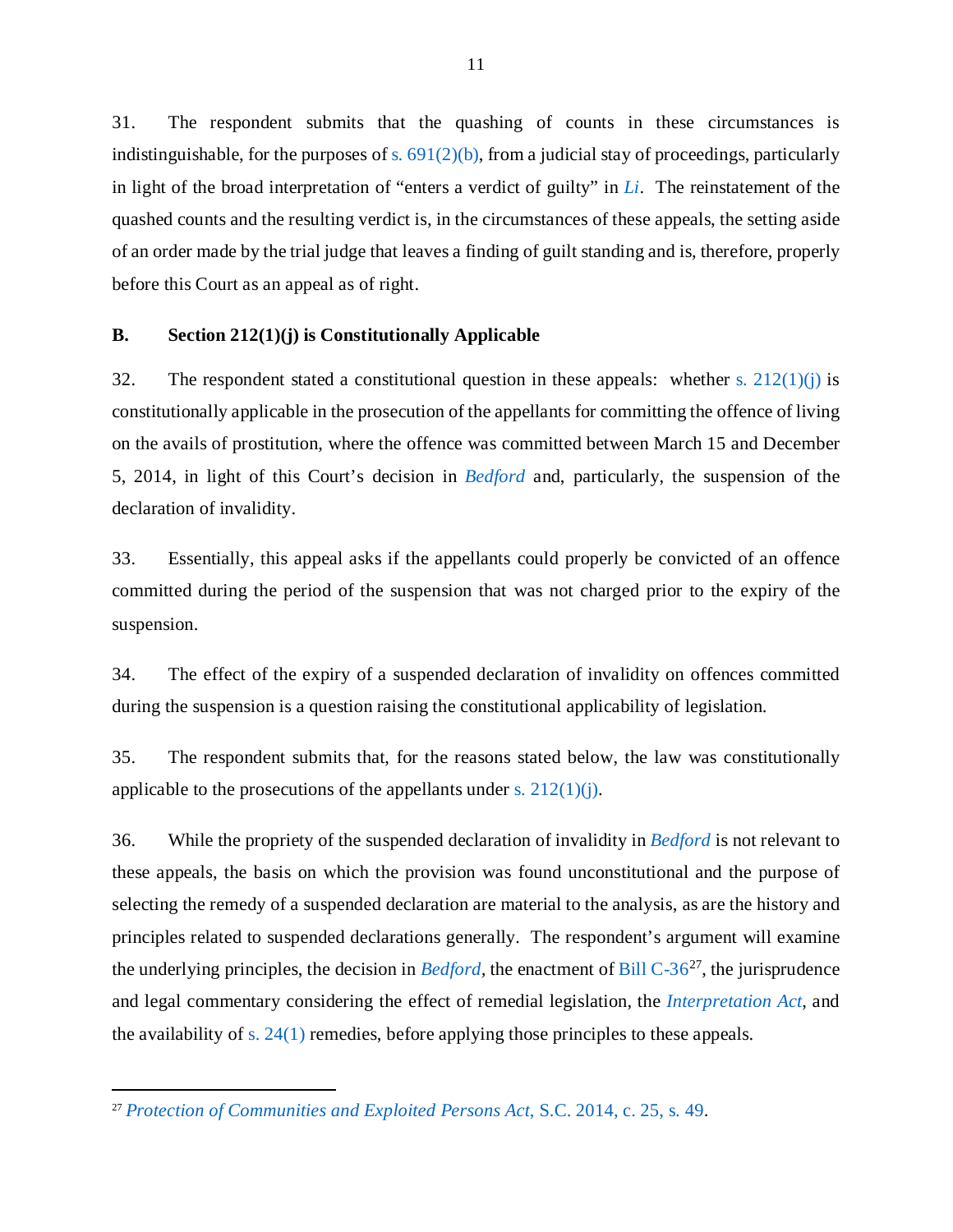## <span id="page-15-0"></span>**(i) Suspended declarations of invalidity**

37. The history and animating principles of suspended declarations of invalidity were recently examined in depth by this Court in *[Ontario \(Attorney General\) v. G.](https://decisions.scc-csc.ca/scc-csc/scc-csc/en/18563/1/document.do)* [28](#page-15-1) The following is a briefer survey.

38. Section 52(1) of the *[Constitution Act,](https://laws-lois.justice.gc.ca/PDF/CONST_E.pdf) 1982* reads:

52.(1) The Constitution of Canada is the supreme law of Canada, and any law that is inconsistent with the provisions of the Constitution is, to the extent of the inconsistency, of no force and effect.

39. Courts give effect to s. 52(1) by way of a general declaration pursuant to the court's statutory or inherent jurisdiction. A court faced with a constitutional challenge to a law must determine to what extent the law is unconstitutional and declare it to be so: *[G.,](https://decisions.scc-csc.ca/scc-csc/scc-csc/en/18563/1/document.do)* para. 85.

40. The Blackstonian, or declaratory, approach to constitutional remedies, involves the nullification of the law from the outset because, according to this approach, the legislature never had the authority to enact an unconstitutional law. This Court has often taken that approach in granting a remedy under s. 52(1): *[Hislop,](https://scc-csc.lexum.com/scc-csc/scc-csc/en/2346/1/document.do)* paras. 82-84.

41. However, this Court has also recognized that the Blackstonian approach is not always appropriate and has crafted other remedies. These include reading in, reading down, severance and suspensions of declarations of invalidity. While these remedies were used prior to the decision in *[Schachter v. Canada](https://scc-csc.lexum.com/scc-csc/scc-csc/en/903/1/document.do)*<sup>[29](#page-15-2)</sup>, it was in that decision that this Court set out guidelines for their application. For example, in *[R. v. Bain](https://scc-csc.lexum.com/scc-csc/scc-csc/en/830/1/document.do)*<sup>[30](#page-15-3)</sup>, Cory J., writing for himself, Lamer C.J., and La Forest J., suspended a declaration of invalidity to avoid a "hiatus" and to allow Parliament to remedy the situation if it chose to do so: p. 104. As Mr. Albashir notes<sup>[31](#page-15-4)</sup>, in that case, the majority of this Court restored the acquittal, thus giving the claimant the benefit of the declaration even though it

<span id="page-15-1"></span><sup>28</sup> [2020 SCC 38.](https://decisions.scc-csc.ca/scc-csc/scc-csc/en/18563/1/document.do)

<span id="page-15-2"></span><sup>29</sup> [\[1992\] 2 S.C.R. 679.](https://scc-csc.lexum.com/scc-csc/scc-csc/en/903/1/document.do)

<span id="page-15-3"></span><sup>30</sup> [\[1992\] 1 S.C.R. 91.](https://scc-csc.lexum.com/scc-csc/scc-csc/en/830/1/document.do)

<span id="page-15-4"></span><sup>31</sup> *Appellant's Factum (Albashir),* para. 49.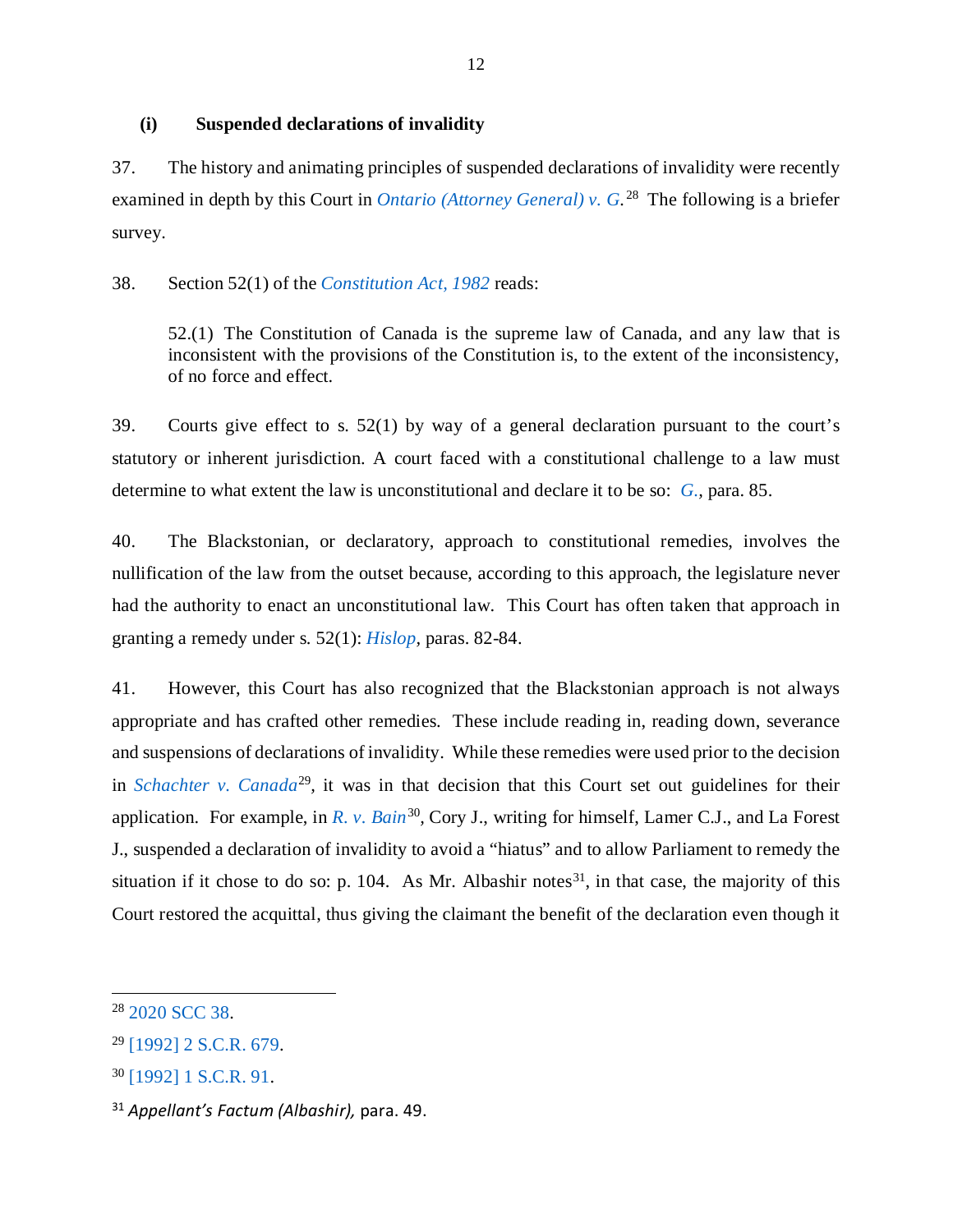had been suspended. Neither Cory J., nor Stevenson J., who concurred in the result, gave reasons for why the acquittal was restored.

42. In *[Schachter](https://scc-csc.lexum.com/scc-csc/scc-csc/en/903/1/document.do)*, Lamer C.J., writing for the majority of this Court, explained the remedy of a suspension of a declaration of invalidity. He recognized that the suspension would keep in force a statute that had been found to be unconstitutional and that it constituted a serious interference with the legislative process by forcing the matter back on the agenda. A temporary suspension would only be appropriate where the immediate striking down of the legislation would: (1) pose a danger to the public; (2) threaten the rule of law; or (3) would result in the deprivation of benefits from deserving persons: pp. 717-719.

43. Adherence to the principle of the rule of law means that the impact of legislation, even when it is unconstitutional, extends beyond those whose rights are violated. The public interest rests in both not having unconstitutional laws "remain on the books" but the public is also entitled to the benefit of legislation: *[G.](https://decisions.scc-csc.ca/scc-csc/scc-csc/en/18563/1/document.do)*, para. 96.

44. The nature and extent of the underlying *Charter* violation lays the foundation for the remedial analysis because the breadth of the remedy ultimately granted will reflect at least the extent of the breach: *G*., para. 108. While in some cases, where a criminal offence's effects on particular groups of people or in certain circumstances has rendered it unconstitutional, all those people have been exempted from criminal liability, for example *[Carter v. Canada](https://scc-csc.lexum.com/scc-csc/scc-csc/en/14637/1/document.do)*[32](#page-16-0): *[G.,](https://decisions.scc-csc.ca/scc-csc/scc-csc/en/18563/1/document.do)* para. 110.

45. However, to the extent that laws are not inconsistent with the Constitution, the public is entitled to the benefit of laws passed by the legislature. In such cases, tailored remedies are appropriate because they permit the court to both safeguard the constitutional rights of all those affected and, at the same time, preserve the constitutional aspects of the law: *[G.](https://decisions.scc-csc.ca/scc-csc/scc-csc/en/18563/1/document.do),* para. 111. Where an immediately effective declaration of invalidity would endanger an interest of such great importance that, on balance, the benefits of delaying the effect of that declaration outweighs the cost of preserving an unconstitutional law, a suspended declaration of invalidity will be appropriate: *[G.](https://decisions.scc-csc.ca/scc-csc/scc-csc/en/18563/1/document.do),* paras. 117-118.

<span id="page-16-0"></span><sup>32</sup> [\[2015\] 1 S.C.R. 331.](https://scc-csc.lexum.com/scc-csc/scc-csc/en/14637/1/document.do)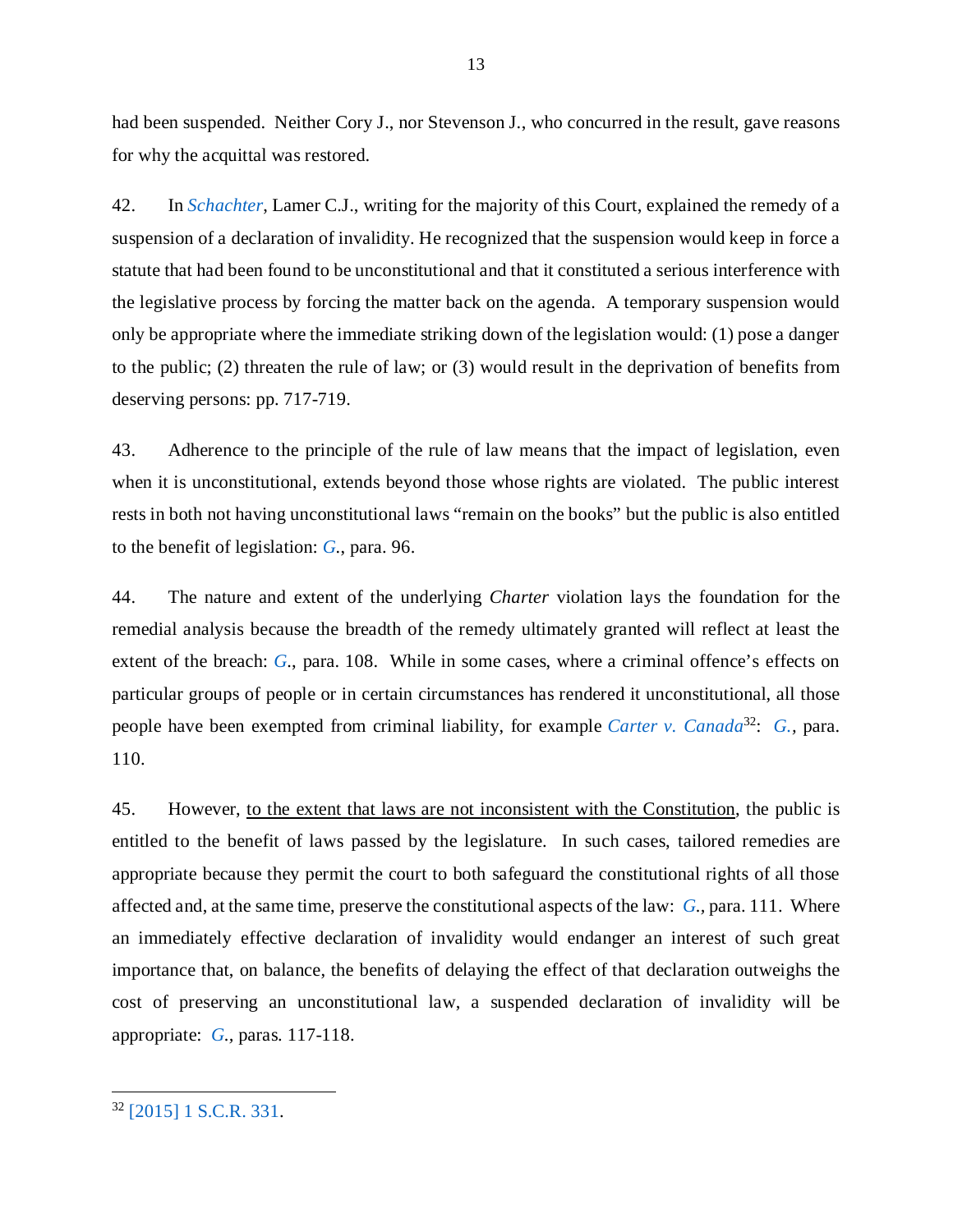46. In *[R. v. Demers](https://scc-csc.lexum.com/scc-csc/scc-csc/en/2160/1/document.do)*[33](#page-17-0)*,* a suspension of the declaration of invalidity was granted to prevent a "lacuna in the regime before Parliament would have a chance to act": para. 57. Similarly, in *[Hislop,](https://scc-csc.lexum.com/scc-csc/scc-csc/en/2346/1/document.do)*  the majority recognized that a suspended declaration of invalidity allows the constitutional infirmity to continue temporarily to allow lawmakers to fix the problem:

[90] In another type of situation, which arises more frequently, the Court has held that providing immediate and retroactive judicial remedies may be "inappropriate" when "doing so would create a lacuna in the regime before Parliament would have a chance to act": *R. v. Demers*, [2004] 2 S.C.R. 489, 2004 SCC 46, at para. 57. In such cases, the Court has temporarily suspended the declaration of invalidity of the unconstitutional legislation to avoid creating a "legal vacuum" or "legal chaos" before Parliament or the legislature has the opportunity to enact something in place of the unconstitutional legislation: *Reference re Manitoba Language Rights*, [1985] 1 S.C.R. 721 ("*Manitoba Language Rights Reference*"), at p. 747; *Schachter*. In *Schachter*, this Court held that the suspended declaration of invalidity was appropriate when giving immediate retroactive effect to the Court's declaration of invalidity would (a) "pose a danger to the public"; (b) "threaten the rule of law"; or (c) "result in the deprivation of benefits from deserving persons", such as when the legislation was "deemed unconstitutional because of underinclusiveness rather than overbreadth": *Schachter*, at p. 719.

[91] Like transition periods and other purely prospective remedies, the suspended declaration of invalidity is not fully consistent with the declaratory approach. By suspending the declaration of invalidity, the Court allows the constitutional infirmity to continue temporarily so that the legislature can fix the problem. In other words, the Court extends the life of a law which, on the Blackstonian view, never existed.

[92] Although if the legislature fails to comply with the Court's order within the period of suspension, the Court's declaration would apply retroactively, the purpose of a suspended declaration of invalidity can be to facilitate the legislature's function in crafting a prospective remedy. The temporal delay in striking down the law also has the effect of extending the life of an unconstitutional law. In such cases, to allow the claimants to recover concurrent retroactive relief would be at cross-purposes with the Court's decision to grant a suspended declaration of invalidity: *Schachter*, at p. 720.

[93] The determination of whether to limit the retroactive effect of a s. 52(1) remedy and grant a purely prospective remedy will be largely determined by whether the Court is operating inside or outside the Blackstonian paradigm. When the Court is declaring the law as it has existed, then the Blackstonian approach is appropriate and retroactive relief should be granted. On the other hand, when a court is developing new law within the broad confines of the Constitution, it may be appropriate to limit the retroactive effect of its judgment.

<span id="page-17-0"></span>l <sup>33</sup> [\[2004\] 2 S.C.R. 489.](https://scc-csc.lexum.com/scc-csc/scc-csc/en/2160/1/document.do)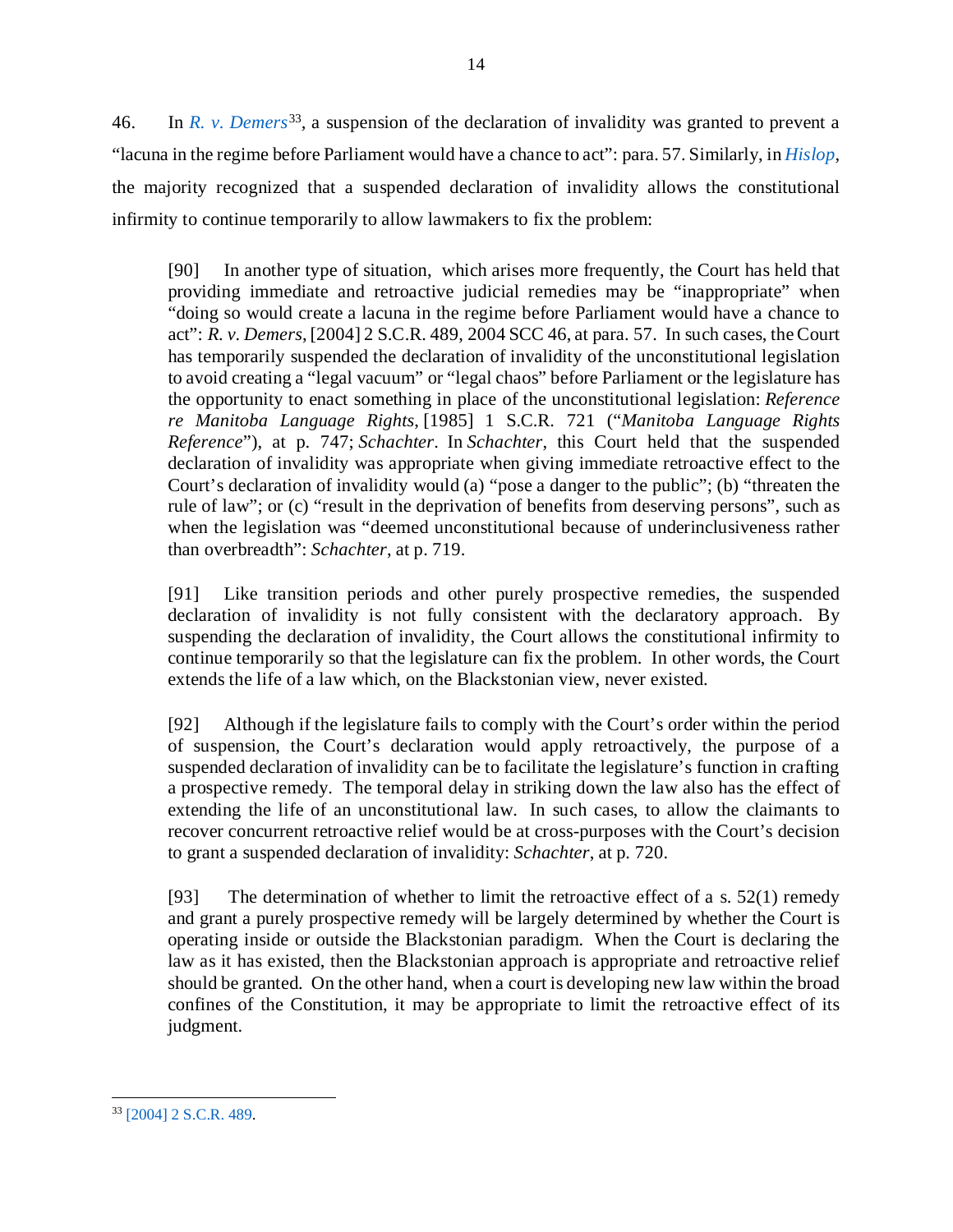47. Even where a declaration of invalidity is made, other legal doctrines, including the *de facto*  doctrine, *res judicata,* and the law of limitations may restrict its retrospective reach: *[Hislop,](https://scc-csc.lexum.com/scc-csc/scc-csc/en/2346/1/document.do)* para. 101.

48. The underlying rationale for granting a suspension of a declaration of invalidity is to avoid the harmful and undesirable consequences of an immediate declaration: *[G.,](https://decisions.scc-csc.ca/scc-csc/scc-csc/en/18563/1/document.do)* para. 129.

49. In *[G.,](https://decisions.scc-csc.ca/scc-csc/scc-csc/en/18563/1/document.do)* the majority of this Court articulated a framework based on principled discretion for determining when a suspended declaration of invalidity is appropriate:

[139] In sum, the effect of a declaration should not be suspended unless the government demonstrates that an immediately effective declaration would endanger a compelling public interest that outweighs the importance of immediate constitutional compliance and an immediately effective remedy for those whose *Charter* rights will be violated. The court must consider the impact of such a suspension on rights holders and the public, as well as whether an immediate declaration of invalidity would significantly impair the legislature's democratic authority to set policy through legislation. The period of suspension, where warranted, should be long enough to give the legislature the amount of time it has demonstrated it requires to carry out its responsibility diligently and effectively, while recognizing that every additional day of rights violations will be a strong counterweight against giving the legislature more time.

50. Underlying this approach is the recognition that courts and legislatures have different roles and competencies. Suspension allow the legislature to determine the remedy for its own breach of the Constitution. However, that respect for the role of legislatures cannot come at the expense of the role of the judiciary to give effect to constitutional rights and make determinations of law: para. 128.

51. The principled discretion approach recognizes that, in some circumstances, the legal rights created by the declaration of invalidity could undermine the legislature's policy choices. In those circumstances, "the benefit achieved (or harm avoided) must be transparently weighed against the countervailing fundamental remedial principles" namely that *Charter* rights and the public's interest in constitutionally compliant legislation should be safeguarded: paras. 130-131.

52. The balancing approach allows courts to engage with the underlying principles and ensure that a delayed declaration is not ordered in the absence of compelling reasons to do so – suspensions will only be appropriate in rare circumstances. This is because leaving unconstitutional laws on the books, particularly criminal prohibitions, can lead to legal uncertainty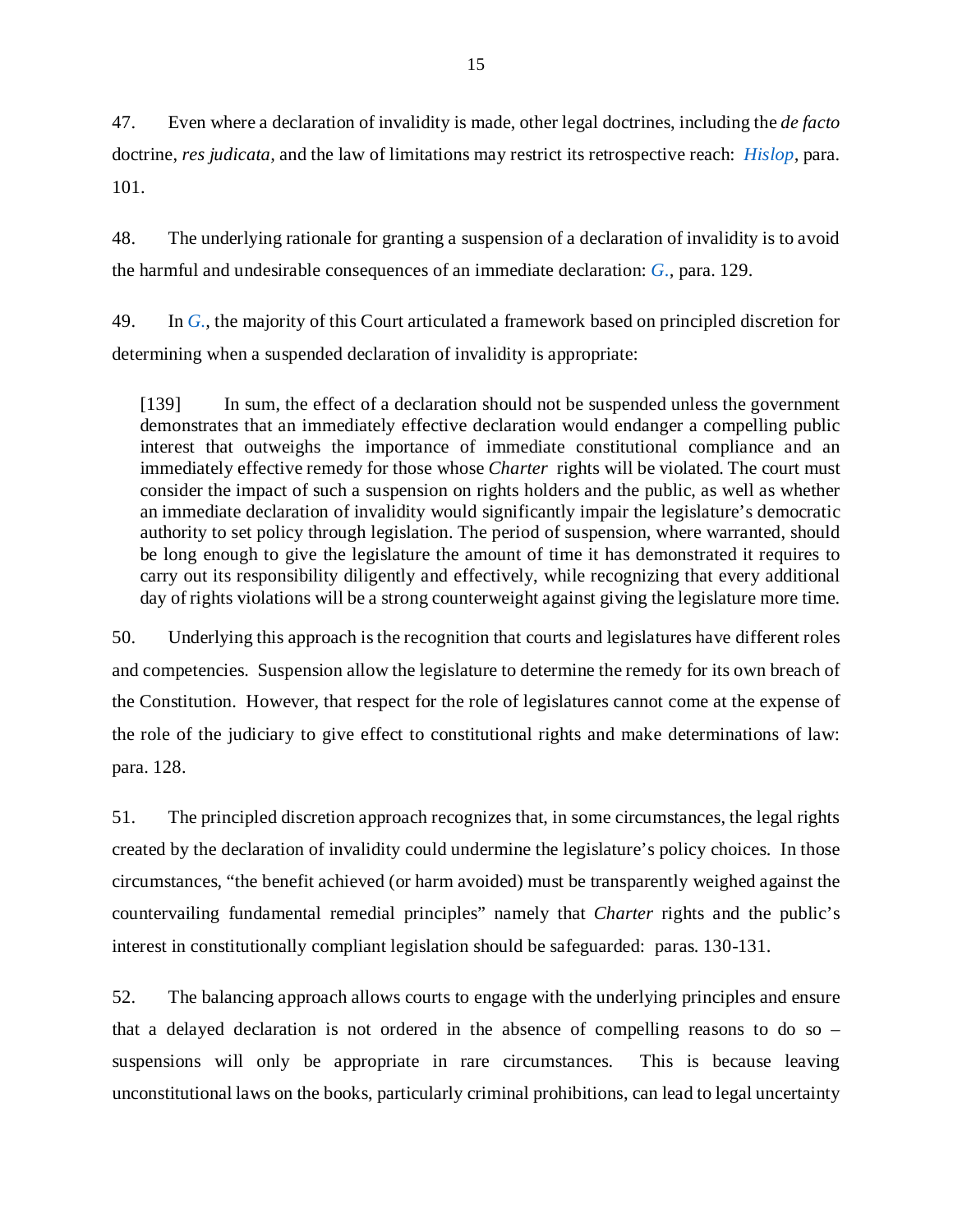and instability. When unconstitutional laws continue to have legal effect without a compelling basis, public confidence in the Constitution, the laws and the justice system is undermined. The principled approach requires that countervailing factors be weighed and does not allow for a suspension to be granted simply because the case engages public safety: para. 132.

# <span id="page-19-0"></span>**(ii) The Decision in** *Bedford*

53. *[Bedford](https://scc-csc.lexum.com/scc-csc/scc-csc/en/13389/1/document.do)* dealt with three provisions of the *Criminal Code* related to prostitution: keeping a common bawdy house [\(s. 210\)](https://laws-lois.justice.gc.ca/eng/acts/c-46/section-210-20030101.html); communicating for the purpose of obtaining the sexual services of a prostitute in a public place (s.  $213(1)(c)$ ); and living wholly or in part on the avails of prostitution of another person (s.  $212(1)(j)$ ). The latter provision is the one at issue in these appeals.

54. With respect to s.  $212(1)(i)$ , as previously noted, this Court held that the purpose of the provision, as set out in *[Downey](https://scc-csc.lexum.com/scc-csc/scc-csc/en/879/1/document.do)*, is to target pimps and the parasitic, exploitative conduct in which they engage (para. 137):

[40] It can be seen that the majority of offences outlined in s. 195 are aimed at the procurer who entices, encourages or importunes a person to engage in prostitution. Section  $195(1)(i)$  is specifically aimed at those who have an economic stake in the earnings of a prostitute. It has been held correctly I believe that the target of s.  $195(1)(i)$  is the person who lives parasitically off a prostitute's earnings. That person is commonly and aptly termed a pimp. See *R. v. Grilo* (1991), 64 C.C.C. (3d) 53 (Ont. C.A.); *R. v. Celebrity Enterprises Ltd.* (1977), 41 C.C.C. (2d) 540 (B.C.C.A.); and *Shaw v. Director of Public Prosecutions* (1961), 45 Cr. App. R. 113 (H.L.).

55. This Court concluded that the law was overbroad in that it punishes everyone who lives on the avails of prostitution without distinguishing between those who exploit prostitutes, for example controlling and abusive pimps, and those who potentially increase the safety of and security of prostitutes. The law also captured within its ambit anyone involved in business with a prostitute including accountants and receptionists: para. 142.

56. In considering the appropriate remedy, the Court recognized that regulation of prostitution is a complex and delicate matter and that it should be left to Parliament to devise a new approach if it should choose to do so: para. 165.

57. The Court ultimately decided to suspend the declaration of invalidity for the following reasons: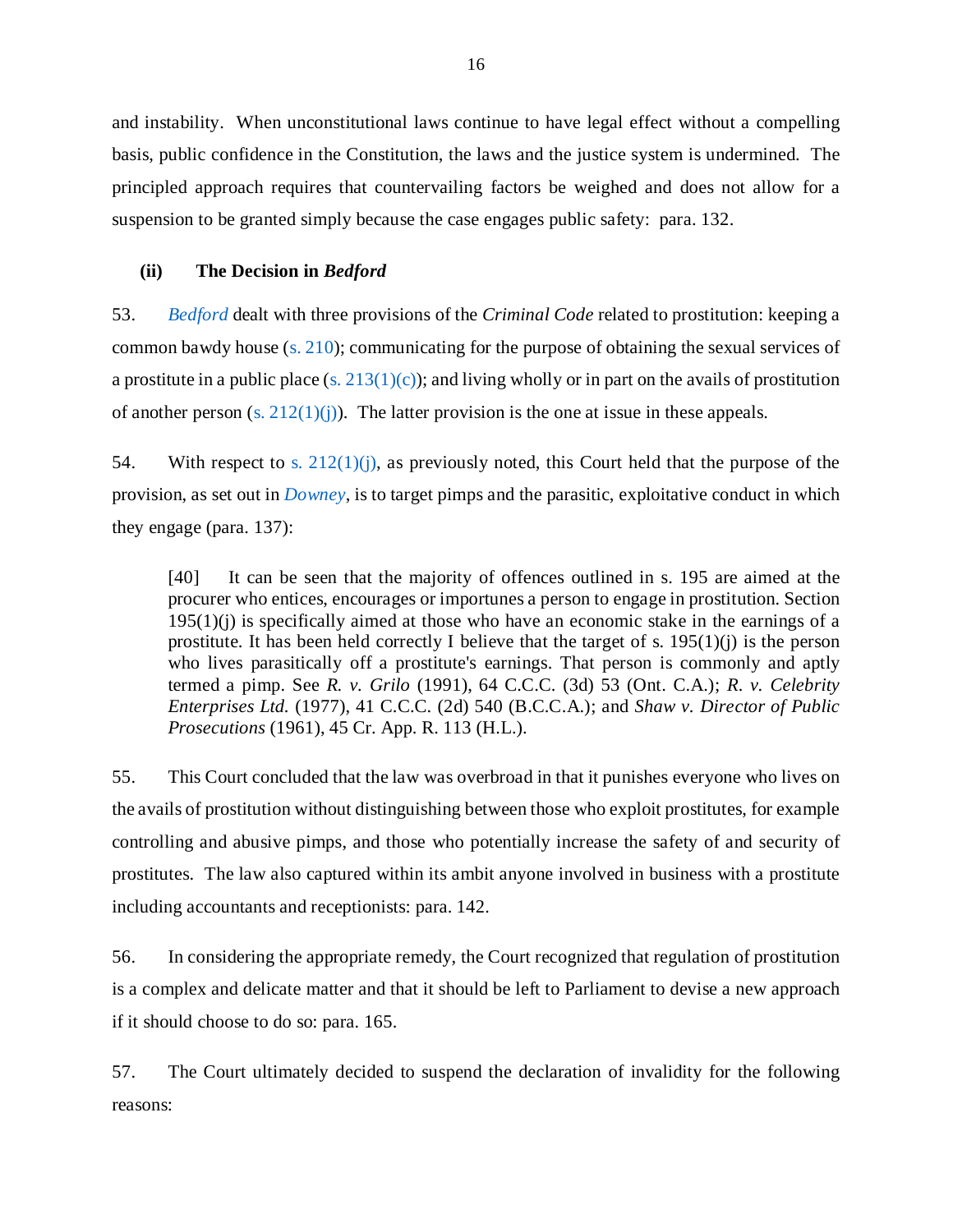[167] On the one hand, immediate invalidity would leave prostitution totally unregulated while Parliament grapples with the complex and sensitive problem of how to deal with it. How prostitution is regulated is a matter of great public concern, and few countries leave it entirely unregulated. Whether immediate invalidity would pose a danger to the public or imperil the rule of law (the factors for suspension referred to in *Schachter v. Canada*, [1992] 2 S.C.R. 679) may be subject to debate. However, it is clear that moving abruptly from a situation where prostitution is regulated to a situation where it is entirely unregulated would be a matter of great concern to many Canadians.

[168] On the other hand, leaving the prohibitions against bawdy-houses, living on the avails of prostitution and public communication for purposes of prostitution in place in their present form leaves prostitutes at increased risk for the time of the suspension - risks which violate their constitutional right to security of the person.

[169] The choice between suspending the declaration of invalidity and allowing it to take immediate effect is not an easy one. Neither alternative is without difficulty. However, considering all the interests at stake, I conclude that the declaration of invalidity should be suspended for one year.

58. The rationale for granting the suspension of the declaration of invalidity in *[Bedford](https://scc-csc.lexum.com/scc-csc/scc-csc/en/13389/1/document.do)* represents an application of the principled discretion framework set out in *[G.](https://decisions.scc-csc.ca/scc-csc/scc-csc/en/18563/1/document.do)* The public was entitled to the benefit of a law that was unconstitutional only in some of its effects, while allowing Parliament the opportunity to remedy the defects in the law. This was a careful balancing of the [s. 7](https://www.justice.gc.ca/eng/csj-sjc/rfc-dlc/ccrf-ccdl/check/art7.html) security rights of the claimants and the need to regulate the conduct engaged in by the appellants.

## <span id="page-20-0"></span>**(iii) Bill C-36**

58. [Bill C-36](https://www.parl.ca/DocumentViewer/en/41-2/bill/C-36/royal-assent) came into force on December 6, 2014 - two weeks prior to the expiry of the suspension. The [Bill](https://www.parl.ca/DocumentViewer/en/41-2/bill/C-36/royal-assent) repealed [s. 212](https://laws-lois.justice.gc.ca/eng/acts/C-46/section-212-20051101.html) in its entirety and enacted ss. [286.1](https://laws-lois.justice.gc.ca/eng/acts/c-46/section-286.1-20190919.html) and [286.2:](https://laws-lois.justice.gc.ca/eng/annualstatutes/2014_25/FullText.html#:%7E:text=286.2%20(1)%20Everyone%20who%20receives,not%20more%20than%2010%20years.) ss. 13, 20. [Section 286.2](https://laws-lois.justice.gc.ca/eng/annualstatutes/2014_25/FullText.html#:%7E:text=286.2%20(1)%20Everyone%20who%20receives,not%20more%20than%2010%20years.) replaced [s. 212\(1\)\(j\).](https://laws-lois.justice.gc.ca/eng/acts/C-46/section-212-20051101.html) While the conduct contemplated by [s. 286.2](https://laws-lois.justice.gc.ca/eng/annualstatutes/2014_25/FullText.html#:%7E:text=286.2%20(1)%20Everyone%20who%20receives,not%20more%20than%2010%20years.) mirrors that in [s.](https://laws-lois.justice.gc.ca/eng/acts/C-46/section-212-20051101.html)  $212(1)(j)$ , the language is quite different. Additionally, s.  $286.2(4)$  enumerates exceptions clearly intended to address the unconstitutional aspects of s.  $212(1)(i)$ . Section  $286.2(5)$  restricts the application of s.  $286.2(4)$ .

### <span id="page-20-1"></span>**(iv) The Effect of Remedial Legislation**

59. As explained by Peter W. Hogg:

A suspended declaration of invalidity is not to be confused with a prospective ruling. A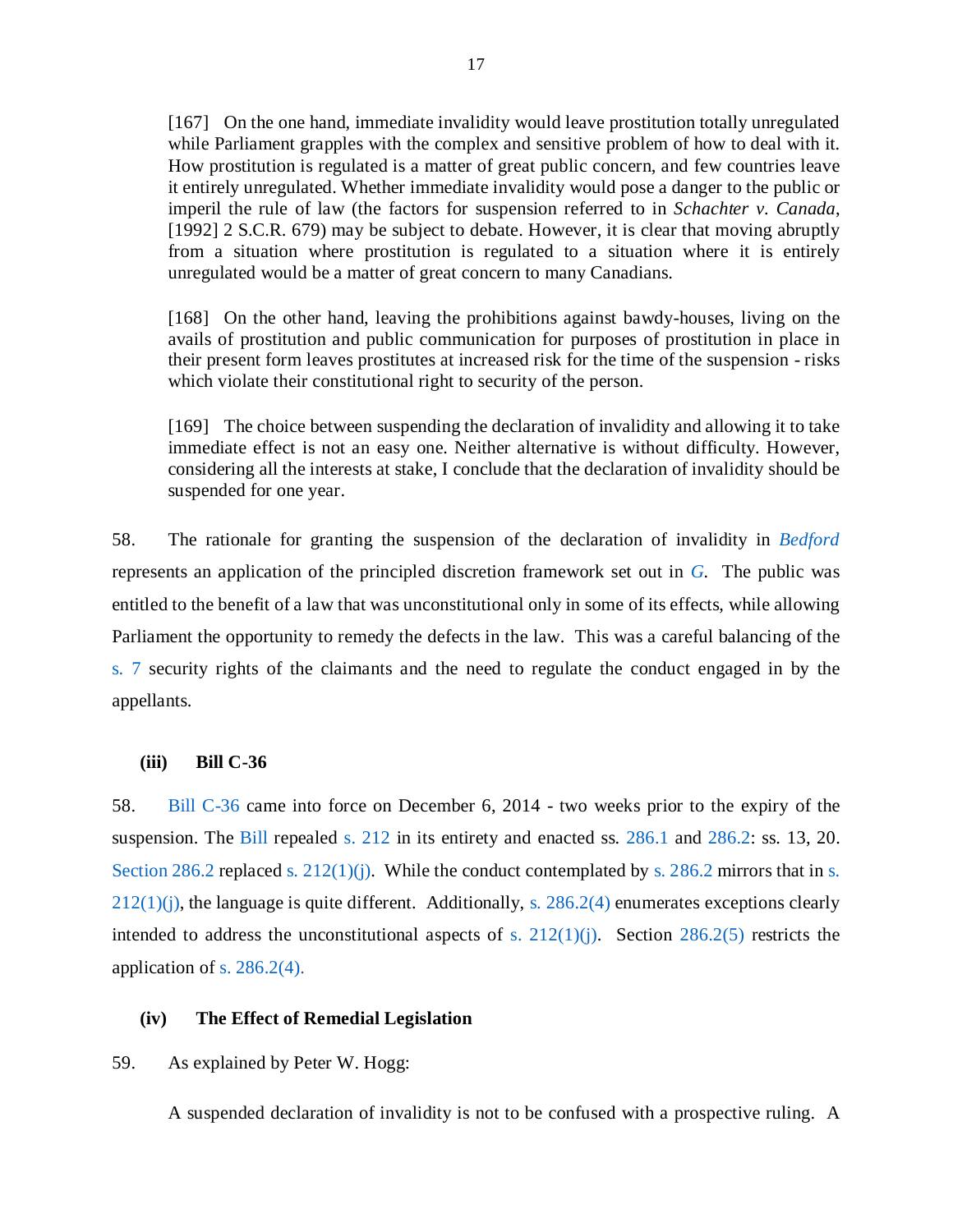suspended declaration of invalidity is delayed into coming into force, but if and when it comes into force it has the normal retroactive effect of a court order. It operates to invalidate the unconstitutional statute from the time of its enactment. Of course, a suspended declaration of invalidity will not come into force at all if during the period of suspension the competent legislative body enacts corrective legislation that replaces the unconstitutional statute with one that is constitutional. It would seem to follow from the retroactive effect of a declaration of invalidity (including one that is suspended), that the corrective legislation would also have to be retroactive in its effect.<sup>[34](#page-21-0)</sup>

[Emphasis added]

 $\overline{\phantom{a}}$ 

60. Professor Hogg's explanation is entirely consistent with *[Hislop,](https://scc-csc.lexum.com/scc-csc/scc-csc/en/2346/1/document.do)* where Lebel and Rothstein JJ. held that "if the legislature fails to comply with the Court's order within the period of suspension, the Court's declaration would apply retroactively": para. 92 (emphasis added).

61. The use of "if" and "would" in *[Hislop](https://scc-csc.lexum.com/scc-csc/scc-csc/en/2346/1/document.do)* can only be interpreted to mean that if the legislation is repealed, repealed and replaced, or corrected, then the declaration will never come into force. That interpretation is consistent with the purpose of suspending the declaration - to avoid a legal vacuum and to allow Parliament to remedy the provision.

62. Moreover, the Manitoba Court of Appeal specifically found that the enactment of [s.](https://laws-lois.justice.gc.ca/eng/annualstatutes/2014_25/FullText.html#:%7E:text=286.2%20(1)%20Everyone%20who%20receives,not%20more%20than%2010%20years.)  [286.2\(1\)](https://laws-lois.justice.gc.ca/eng/annualstatutes/2014_25/FullText.html#:%7E:text=286.2%20(1)%20Everyone%20who%20receives,not%20more%20than%2010%20years.) was corrective legislation and, as such, the declaration of invalidity never took effect: *[Ackman](https://canlii.ca/t/h5p5j)*. Mr. Mohsenipour seeks to distinguish *[Ackman](https://canlii.ca/t/h5p5j)* on the basis that the appellant in that case had committed the offence prior to the decision in *[Bedford,](https://scc-csc.lexum.com/scc-csc/scc-csc/en/13389/1/document.do)* had been charged during the period of the suspension, but his trial had not commenced until after the expiry of the suspension. However, this is a distinction without a difference. On the appellants' arguments, the law became null and void the moment the period of the suspension expired. As the appellant in *[Ackman](https://canlii.ca/t/h5p5j)* was still in the system, the law would have ceased to apply before his matter was finally disposed of. Cameron J.A.'s finding that the declaration never came into effect would, likewise, apply equally to these appellants as to the appellant in that case.

<span id="page-21-0"></span><sup>34</sup> P.W. Hogg, *Constitutional Law of Canada,* 5th ed (Toronto: Thomson Reuters Canada, 2016) (loose-leaf updated 2019, release 1) at c. 40.1(d).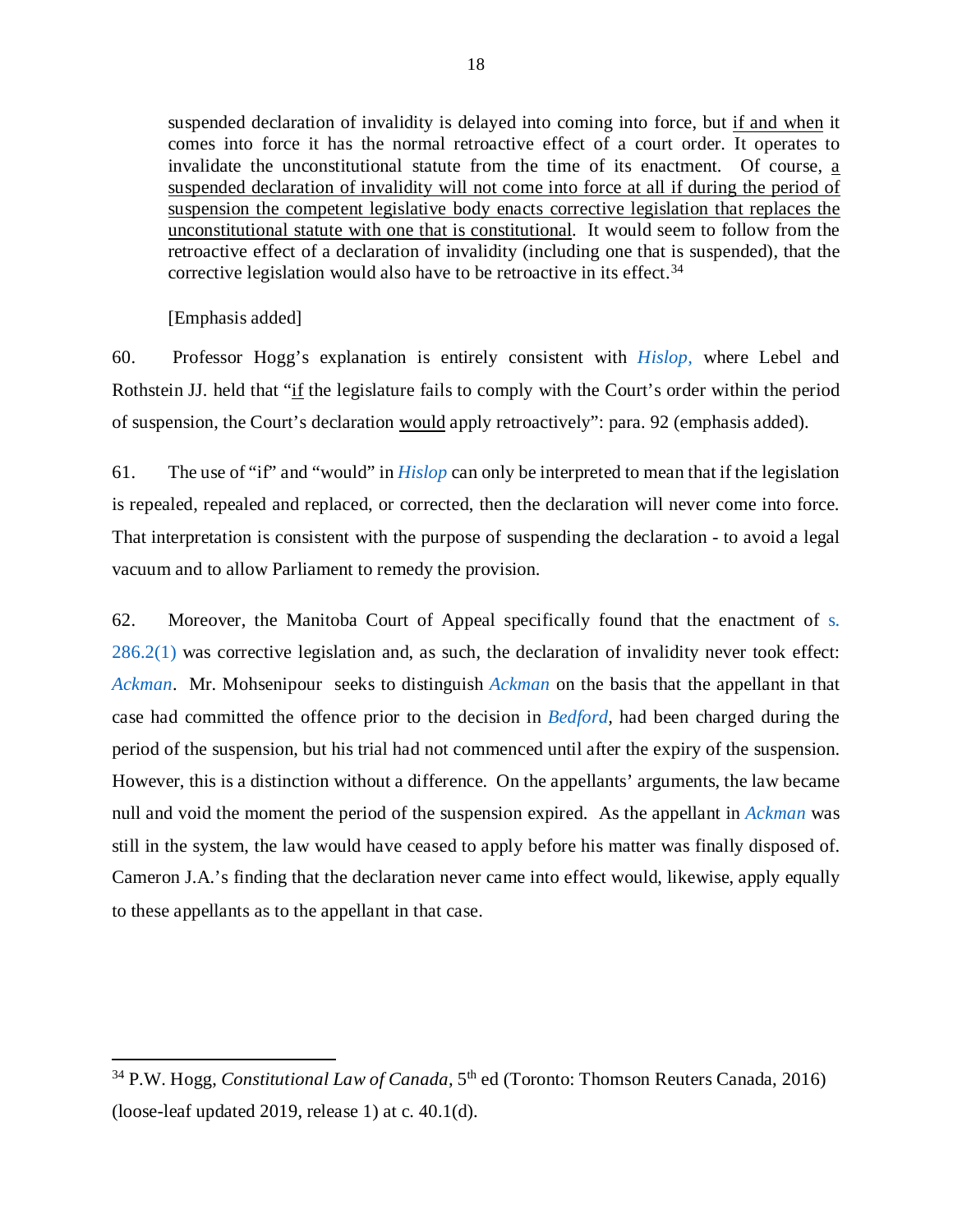63. McArthur J. also came to the same conclusion as the Court of Appeal and the court in *[Ackman](https://canlii.ca/t/h5p5j)* as to the effect of new legislation but in the context of the medical marijuana regulations. [35](#page-22-2)

#### <span id="page-22-0"></span>**(v) The Interpretation Act**

64. [Section 43\(d\)](https://laws-lois.justice.gc.ca/eng/acts/i-21/page-5.html#h-279607) of the *[Interpretation Act](https://laws-lois.justice.gc.ca/PDF/I-21.pdf)* provides that when an enactment is repealed in whole or in part, the repeal "does not affect any offence committed against or contravention of the provisions of the enactment so repealed, or any punishment, penalty or forfeiture incurred under the enactment so repealed".

65. Section [44\(c\)](https://laws-lois.justice.gc.ca/eng/acts/i-21/page-6.html#h-279653) of the *[Act](https://laws-lois.justice.gc.ca/PDF/I-21.pdf)* states that where an enactment has been repealed and another act is substituted, "every proceeding taken under the former enactment shall be taken up and continued under and in conformity with the new enactment in so far as it may be done consistently with the new enactment".

66. These provisions of the *[Act](https://laws-lois.justice.gc.ca/PDF/I-21.pdf)* establish the temporal operation of repeal and re-enactment absent a transition clause expressly stating otherwise.

#### <span id="page-22-1"></span>**(vi) Remedies under s. 24(1) of the** *Charter*

67. In *[Schachter,](https://scc-csc.lexum.com/scc-csc/scc-csc/en/903/1/document.do)* Lamer C.J. observed that a [s. 24\(1\)](https://www.justice.gc.ca/eng/csj-sjc/rfc-dlc/ccrf-ccdl/check/art241.html) remedy would rarely be available in conjunction with a remedy under s. 52 of the *[Constitution Act, 1982](https://laws-lois.justice.gc.ca/PDF/CONST_E.pdf)* where the declaration of invalidity is suspended. This is because to grant a s.  $24(1)$  remedy during the period of the suspension would be tantamount to giving the declaration retroactive effect: p. 720*.* In *[Demers,](https://decisions.scc-csc.ca/scc-csc/scc-csc/en/2160/1/document.do)*  Iacobucci and Bastarache JJ., relying on *[Schachter](https://scc-csc.lexum.com/scc-csc/scc-csc/en/903/1/document.do)*, held that courts were precluded from granting a [s. 24\(1\)](https://www.justice.gc.ca/eng/csj-sjc/rfc-dlc/ccrf-ccdl/check/art241.html) remedy during the period of the suspension. However, courts were not similarly precluded from granting prospective s.  $24(1)$  remedies in conjunction with a suspended declaration of invalidity: paras. 61-63. In *[Demers](https://decisions.scc-csc.ca/scc-csc/scc-csc/en/2160/1/document.do)*, a prospective remedy was granted: if Parliament did not amend the invalid legislation within the period of the suspension, those accused who did not pose a significant threat to public safety could ask for a stay of proceedings as an individual remedy

 $\overline{\phantom{a}}$ 

<span id="page-22-2"></span><sup>35</sup> *R. v. Stupak*[, 2018 ONSC 1867.](https://canlii.ca/t/hr5gr)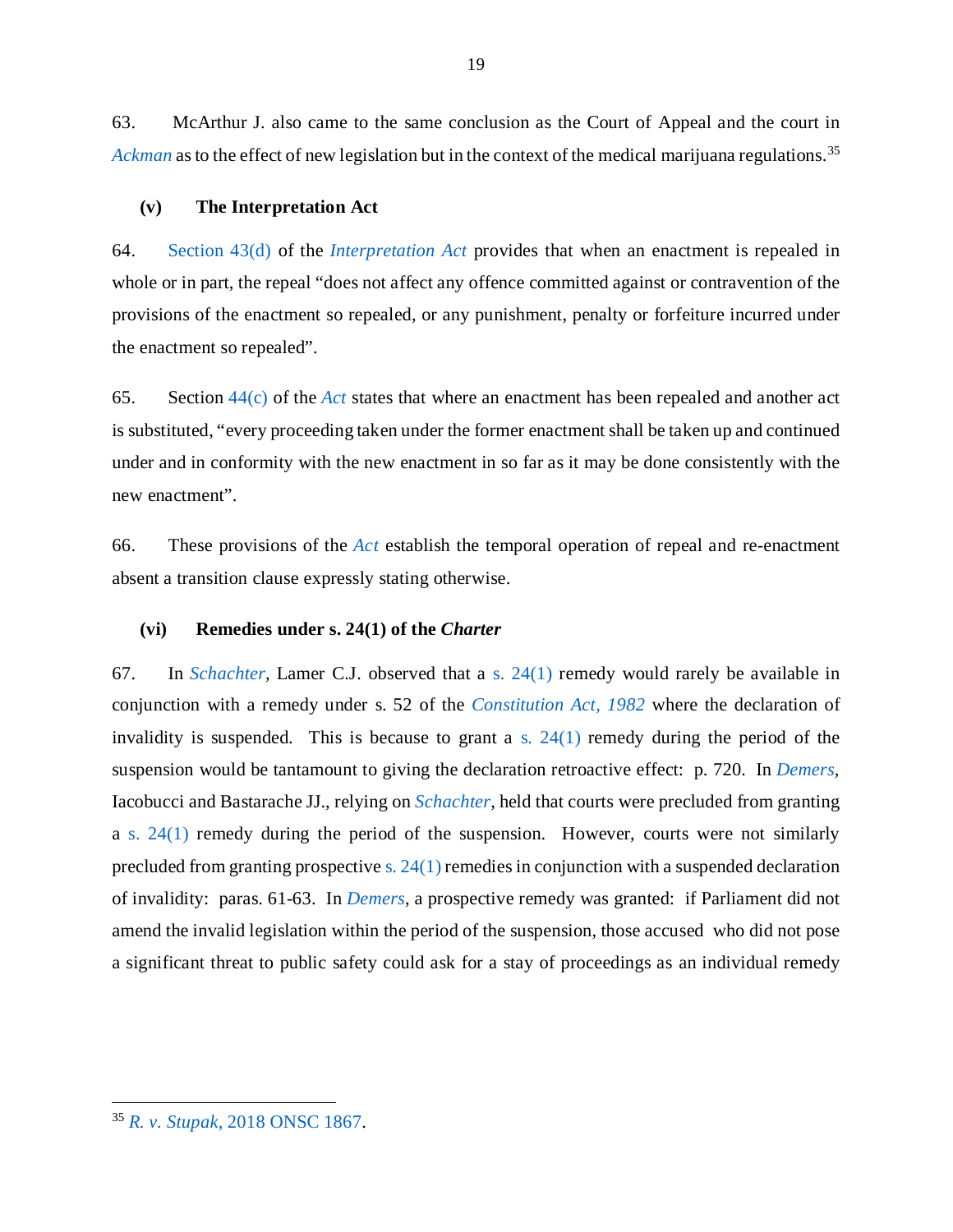pursuant to [s. 24\(1\)](https://www.justice.gc.ca/eng/csj-sjc/rfc-dlc/ccrf-ccdl/check/art241.html)*.* In other words, in the absence of remedial legislation, those who fell within the scope of the overbreadth could obtain a prospective remedy under s.  $24(1).^{36}$  $24(1).^{36}$  $24(1).^{36}$ 

68. However, in *[G.](https://decisions.scc-csc.ca/scc-csc/scc-csc/en/18563/1/document.do)*, Karakatsanis J., writing for the majority of this Court, held that "to the extent that *Demers* reads *Schachter* as setting out a hard-and-fast rule against combining s. 24(1) and s. 52(1) remedies, it misreads that case" as "s. 24(1) is too flexible to be restricted in this way". Individual exemptions from suspension will often be "appropriate and just" where a claimant has pursued constitutional litigation and obtained a declaration which benefits society at large: para. 142. Moreover, Karakatsanis J. held that this Court's jurisprudence makes clear that granting individual remedies while the effects of invalidity are suspended can be appropriate and just, specifically citing cases where this Court acquitted individuals of criminal or quasi-criminal charges stemming from unconstitutional laws despite suspending the declarations of invalidity: para. 145.[37](#page-23-1) Those individuals, however, were claimants who advanced the constitutional issue and stand in a different position than other claimants: *[G.,](https://decisions.scc-csc.ca/scc-csc/scc-csc/en/18563/1/document.do)* paras. 145-149.

69. Karakatsanis J. was primarily addressing whether the claimants in a particular case could be exempted, pursuant to [s. 24\(1\)](https://www.justice.gc.ca/eng/csj-sjc/rfc-dlc/ccrf-ccdl/check/art241.html) from the suspension. Section  $24(1)$  remedies, in order to be "appropriate and just" should meaningfully vindicate the right of the claimant, conform to the separation of powers, invoke the powers and function of a court and be fair to the party against whom the remedy is ordered. An effective remedy under s.  $24(1)$  will take into account the nature of the rights violation and the situation of the claimant, will be relevant to the claimant's experience and address the circumstances of the rights violation. As such, the approach to remedies under [s.](https://www.justice.gc.ca/eng/csj-sjc/rfc-dlc/ccrf-ccdl/check/art241.html)  [24\(1\)](https://www.justice.gc.ca/eng/csj-sjc/rfc-dlc/ccrf-ccdl/check/art241.html) must be flexible and responsive to the needs of a given case: paras. 140, 144.

70. Remedial discretion is a fundamental feature of the *Charter.* A bar on exempting individual claimants would often be unfair to the claimant, given that it is often the decision to grant a suspension that makes an individual remedy necessary: para. 146. However, the purpose behind the granting of a suspension is an important consideration in determining whether a [s. 24\(1\)](https://www.justice.gc.ca/eng/csj-sjc/rfc-dlc/ccrf-ccdl/check/art241.html)

<span id="page-23-0"></span><sup>36</sup> *[Ackman,](https://canlii.ca/t/h5p5j)* para. 42.

<span id="page-23-1"></span><sup>37</sup> Citing *R. v. Guignard,* [\[2002\] 1 S.C.R. 472;](https://decisions.scc-csc.ca/scc-csc/scc-csc/en/1951/1/document.do) and *[Bain.](https://scc-csc.lexum.com/scc-csc/scc-csc/en/830/1/document.do)* Also citing *[Corbiere c. Canada,](https://decisions.scc-csc.ca/scc-csc/scc-csc/en/1704/1/document.do)* [1999] [2 S.C.R. 203](https://decisions.scc-csc.ca/scc-csc/scc-csc/en/1704/1/document.do) where no exemption was granted to the claimant though that would ordinarily be appropriate (para. 23).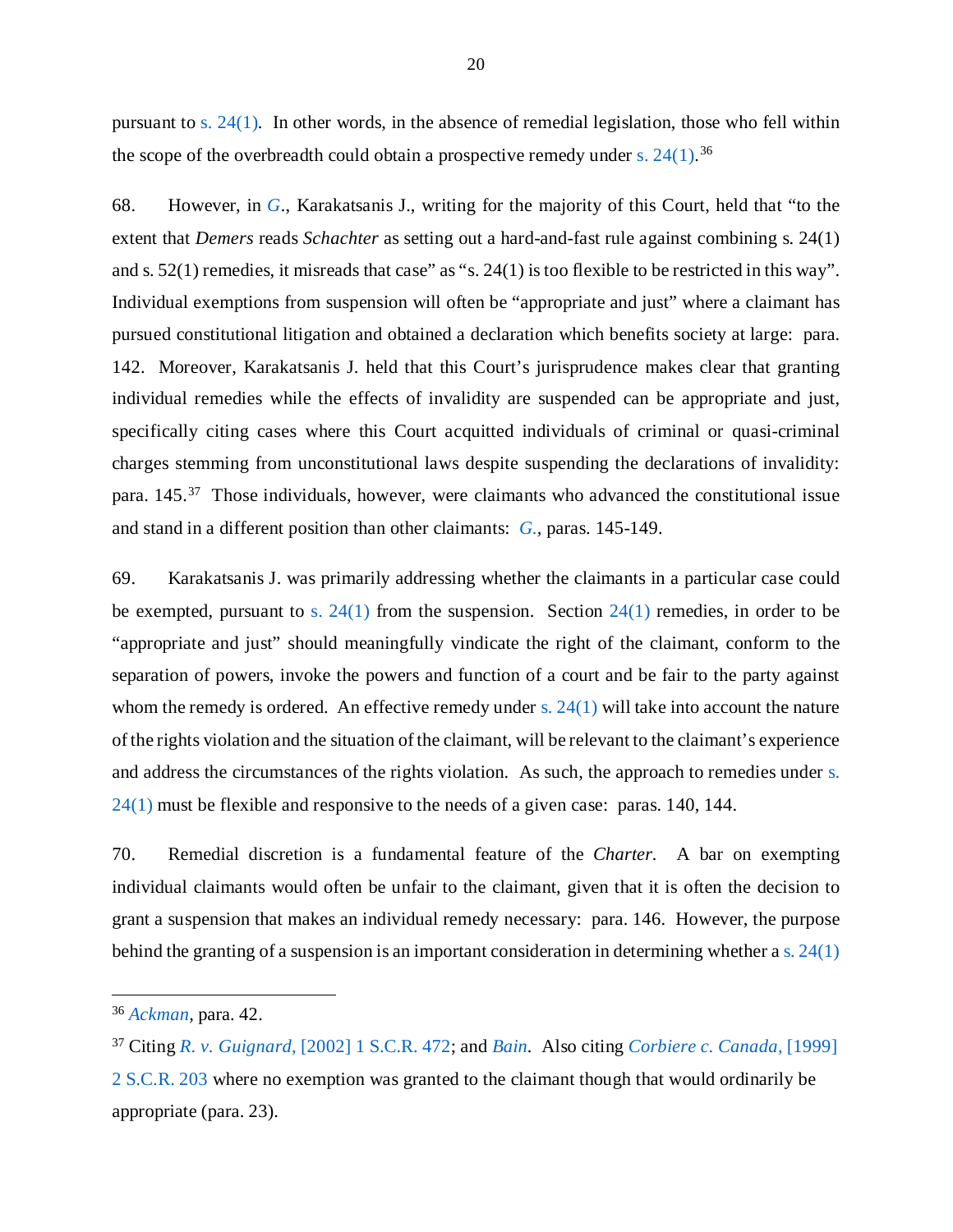remedy is appropriate: para. 146. The importance of safeguarding constitutional rights weighs heavily in favour of an individual remedy. Vindicating individual rights with effective remedies is a cornerstone of constitutional law: para. 147.

71. In deciding whether to grant an individual remedy to a claimant, a court must consider whether granting an exemption would undermine the very purpose of suspending the declaration of invalidity. Specifically, where a suspension is granted to protect public safety, an individual exemption would not be appropriate and just if it would endanger public safety.

72. In *[Bedford,](https://scc-csc.lexum.com/scc-csc/scc-csc/en/13389/1/document.do)* the claimants were sex trade workers who argued that the impugned provisions endangered them, thus violating their rights to security of the person under [s. 7](https://www.justice.gc.ca/eng/csj-sjc/rfc-dlc/ccrf-ccdl/check/art7.html) of the *Charter.*  This Court agreed that the impugned provisions did have that effect and that they were therefore overbroad. However, this Court recognized that the impugned laws were directed at precisely the type of conduct engaged in by the appellants and never concluded (nor was it argued) that s. [s.](https://laws-lois.justice.gc.ca/eng/acts/C-46/section-212-20051101.html)   $212(1)(i)$  was unconstitutional in its application to that type of conduct. The appellants were not claimants, nor was their conduct captured by the overbreadth of the provision; to the contrary, their conduct was the polar opposite of that which gave rise to the overbreadth. Further, the exploitative conduct they engaged in was the very foundation of the rationale for suspending the declaration of invalidity.

73. The appellants argue that if remedial legislation pre-empts the declaration of invalidity, then, in the case of s.  $212(1)(i)$ , those who fell within the scope of overbreadth such as legitimate bodyguards, drivers, or accountants could be charged and convicted without recourse to a remedy.<sup>38</sup> However, the respondent submits that the jurisprudence ensures flexibility and would permit such an accused to seek a remedy under [s. 24\(1\)](https://www.justice.gc.ca/eng/csj-sjc/rfc-dlc/ccrf-ccdl/check/art241.html) either on the basis that the law is unconstitutional in its application to them or under the rubric of abuse of process.<sup>39</sup> The rule in *[Schachter](https://scc-csc.lexum.com/scc-csc/scc-csc/en/903/1/document.do)* is not absolute. This Court's finding that the law was unconstitutional in some of its effects remains a basis on which to seek an individual remedy. This is particularly so following this Court's decision in *[G.](https://decisions.scc-csc.ca/scc-csc/scc-csc/en/18563/1/document.do)* While the concern articulated by the majority in that decision is directed at the claimant who brings the constitutional challenge, the rationale and flexible interpretation of

 $\overline{a}$ 

<span id="page-24-0"></span><sup>38</sup> *Appellant's Factum (Mohsenipour),* para. 44; *Appellant's Factum (Albashir),* paras. 77-78.

<span id="page-24-1"></span><sup>39</sup> See for example, *R. v. D'Souza,* [2016 ONSC 2749](https://www.canlii.org/en/on/onsc/doc/2016/2016onsc2749/2016onsc2749.pdf).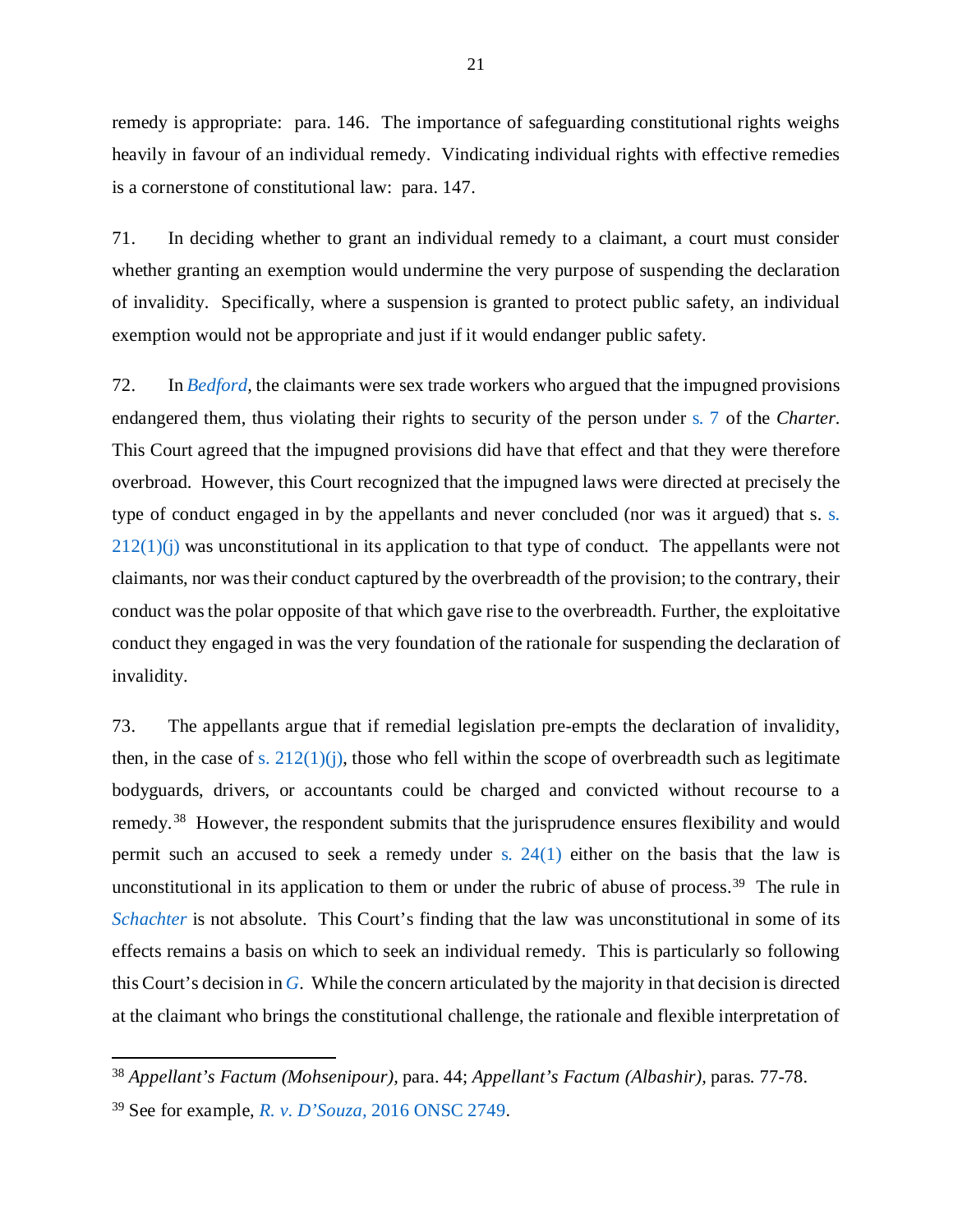[s. 24\(1\)](https://www.justice.gc.ca/eng/csj-sjc/rfc-dlc/ccrf-ccdl/check/art241.html) articulated, would permit an accused person whose conduct fell within the overbreadth contemplated by this Court in determining the impugned provision was unconstitutional to bring an application for an individual remedy from the effects of the suspension. In this way, the broad remedial authority of [s. 24\(1\)](https://www.justice.gc.ca/eng/csj-sjc/rfc-dlc/ccrf-ccdl/check/art241.html) allows for precisely tailored and responsive relief to individuals whose conduct may be captured by the constitutional defect, while at the same time respecting the overall balancing inherent in the decision to suspend a declaration of invalidity. This has the salutary effect of reconciling the tension inherent in suspensions of declarations of invalidity: it allows for maintenance of the public interest identified as warranting the suspension, while at the same time protecting the *Charter* rights of individuals whose conduct is encompassed by the constitutional deficiency that gave rise to the decision of invalidity.

74. The appellants, however, would never have been eligible for a s.  $24(1)$  exemption. They were not the original claimants. Even if they were the original claimants, no [s. 24\(1\)](https://www.justice.gc.ca/eng/csj-sjc/rfc-dlc/ccrf-ccdl/check/art241.html) remedy would lie because protecting the public from the exploitative conduct the appellants were held to have engaged in was the very rationale underlying the suspension of invalidity in the first place. Finally, as individuals charged with offences committed during the period of the suspension, the appellants could have sought a s.  $24(1)$  remedy<sup>[40](#page-25-1)</sup> exempting them from the effects of the suspension. However, such an exemption would not have been appropriate for the same reasons it would not have been had they been individual claimants.

### <span id="page-25-0"></span>**(vii) Application**

l

75. The Court of Appeal did not err in finding that, because remedial legislation was enacted before the expiry of the period of the suspension, the declaration of invalidity never came into effect.

<span id="page-25-1"></span><sup>40</sup> The appellants never made a claim under s. 24(1) of the *Charter*, but Bennett J.A. considered that their application was properly one made under s. 24(1) and that nothing turned on the failure to treat it as such in the lower court: *Reasons for Judgment (CA),* paras. 53-55*, AR,* pp. 102-103*.*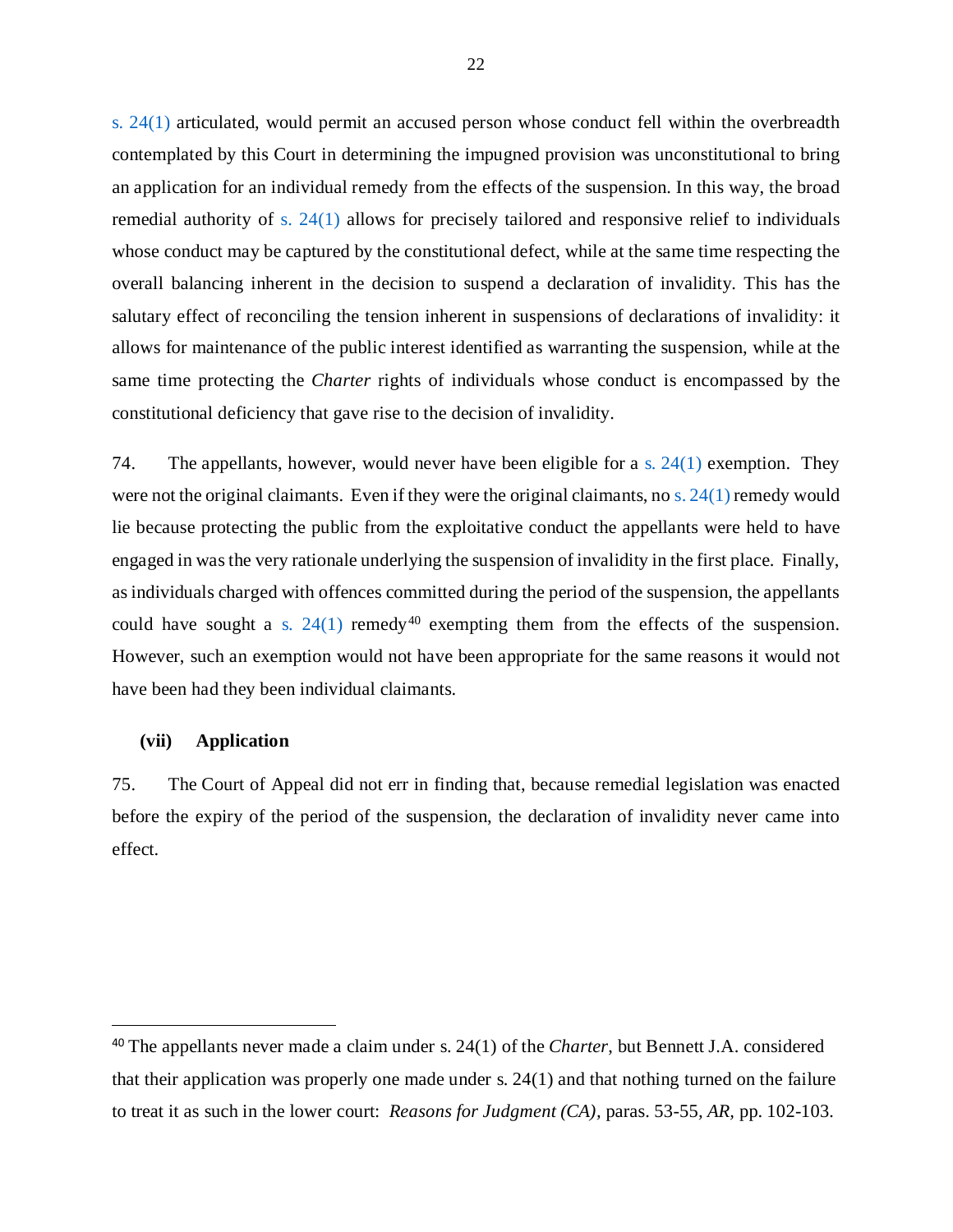76. The appellants rely on the rule in *R*. v. *[Big M Drug Mart Ltd.](https://scc-csc.lexum.com/scc-csc/scc-csc/en/43/1/document.do)* [41](#page-26-0) that no one can be convicted of an unconstitutional law<sup>42</sup>. However, that rule is not absolute. The remedy of a suspended declaration of invalidity is itself an exception to that rule. Moreover, in *[Bilodeau v. A.G. \(Man.\)](https://scc-csc.lexum.com/scc-csc/scc-csc/en/136/1/document.do)*[43,](#page-26-2) this Court maintained a conviction for speeding despite having found the law to be unconstitutional. In other cases, as noted by this Court in  $G_n$  $G_n$ , and Mr. Albashir<sup>[44](#page-26-3)</sup>, individual remedies were granted. However, in each of those, the rationale for granting those remedies was not explained. In the respondent's submission, either those courts erred in granting those remedies or, they simply granted an individual remedy under s.  $24(1)$ . The respondent takes the position that those courts necessarily concluded that an individual remedy under s.  $24(1)$  was warranted. Moreover, as this Court explicitly recognized in *[G](https://decisions.scc-csc.ca/scc-csc/scc-csc/en/18563/1/document.do)*. that the granting of such a remedy for the individual claimant is not irreconcilable with a suspended declaration of invalidity.

77. If this Court were to adopt the appellants' submissions, there would be no purpose to suspending a declaration of invalidity. If the purpose of a suspension is to avoid a vacuum in the law while giving Parliament an opportunity to remedy the law if it chooses to do so, then rendering that law entirely unenforceable negates that purpose. If remedial legislation does not pre-empt the declaration taking effect and the law is rendered void on the date the suspension expires, then on the appellant's interpretation, no offence can be prosecuted if it is not complete, including any appeal, prior to the expiry date. Justice Bennett did not err in finding that to be an absurd result.

78. Moreover, that interpretation of the effect of the expiration of the suspension period encourages obstruction of justice, threats, and extortion to prevent discovery of the offence in time for it to be prosecuted during the period of the suspension.

79. Finally, the Court of Appeal did not err in finding that the appellants could not have been charged under the [s. 286.2](https://laws-lois.justice.gc.ca/eng/annualstatutes/2014_25/FullText.html#:%7E:text=286.2%20(1)%20Everyone%20who%20receives,not%20more%20than%2010%20years.) for offences committed prior to the coming into force date of that provision. The offence in [s. 286.2](https://laws-lois.justice.gc.ca/eng/annualstatutes/2014_25/FullText.html#:%7E:text=286.2%20(1)%20Everyone%20who%20receives,not%20more%20than%2010%20years.) addresses the same conduct but it is constructed very differently.

<span id="page-26-0"></span><sup>41</sup> [\[1985\] 1 S.C.R. 295.](https://scc-csc.lexum.com/scc-csc/scc-csc/en/43/1/document.do)

<span id="page-26-2"></span><span id="page-26-1"></span><sup>42</sup> *Appellant's Factum (Albashir)*, para.31; *Appellant's Factum (Mohsenipour),* paras. 35,42*.* <sup>43</sup> [\[1986\] 1 S.C.R. 449.](https://scc-csc.lexum.com/scc-csc/scc-csc/en/136/1/document.do)

<span id="page-26-3"></span><sup>44</sup> *Appellant's Factum (Albashir),* paras. 48-50.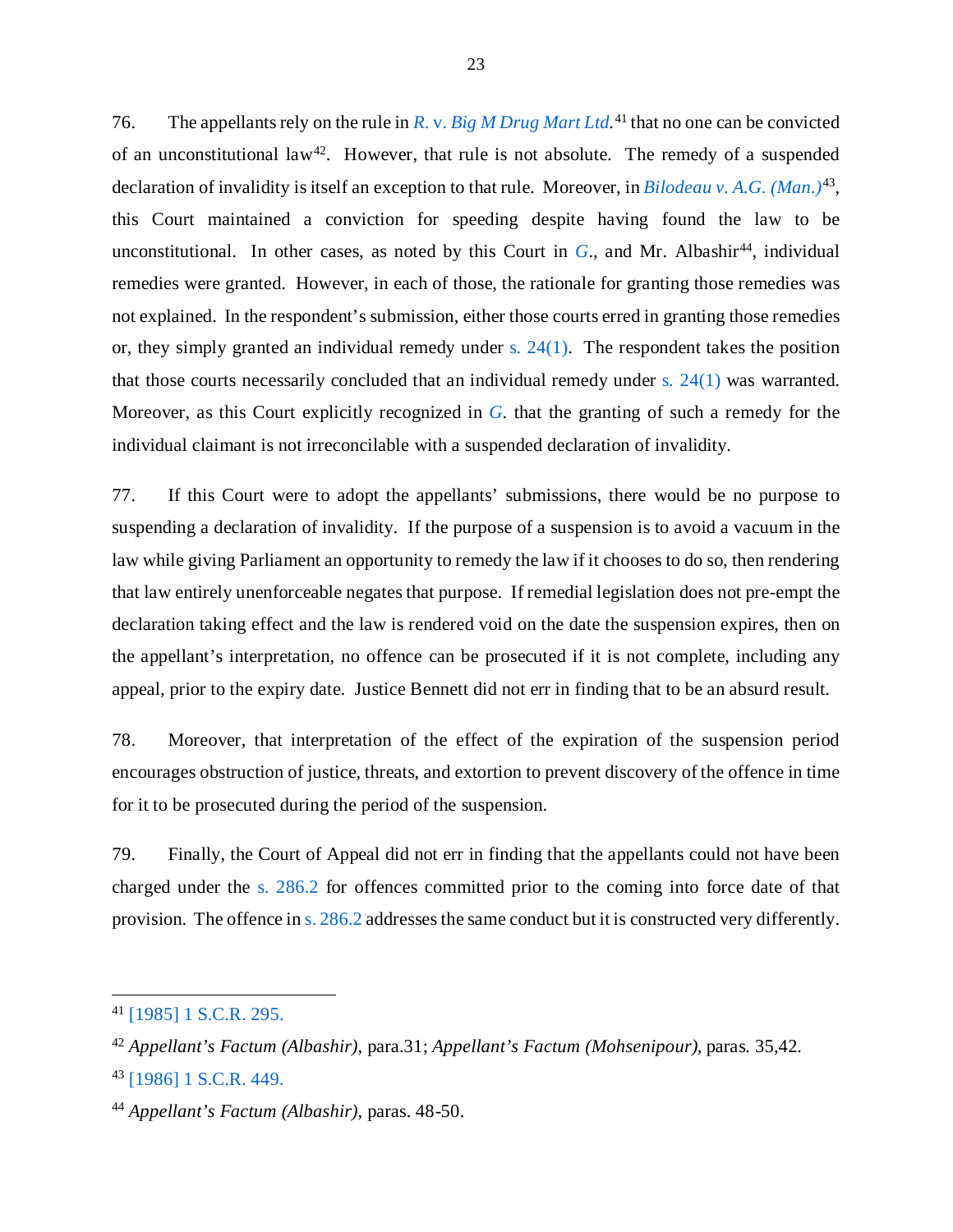[Section](https://www.justice.gc.ca/eng/csj-sjc/rfc-dlc/ccrf-ccdl/check/art11g.html)  $11(g)$  of the *Charter* limits the power of legislatures or Parliament to enact retroactive criminal laws. Specifically:

… the law will be effective retroactively only if the newly-illegal act or omission constituted at the time of its occurrence an offence under international law or was criminal according to the general principles of law recognized by the community of nations. Needless to say, s. 11(g) does not change the fundamental principle that a person cannot be found guilty of an offence in Canada merely because his act or omission was a breach of a principle of international law or a principle of law recognized by the community of nations. Only if such a principle were translated into Canadian statute law would a person be exposed to penalty (or any other legal consequence) within Canada. However, s.  $11(g)$ does permit such a principle to be translated into Canadian law retroactively, if the competent legislative body does so by apt language. [45](#page-27-0)

80. Furthermore, this Court has recognized that it is, as Bennett J.A. held, a bedrock principle of the criminal law that an individual cannot be guilty of an offence not known to law at the time of the offence:

[33] Since long before the *Charter*, Canadian criminal law has adhered to the principle of certainty: prohibited conduct must be fixed and knowable in advance: M. Manning and P. Sankoff, *Manning, Mewett & Sankoff: Criminal Law* (4th ed. 2009), at p. 76. As Glanville Williams explained in *Criminal Law: The General Part* (2nd ed. 1961), at pp. 575-76 (cited in D. Stuart, *Canadian Criminal Law: A Treatise* (6th ed. 2011), at pp. 20- 21):

... *Nullum crimen sine lege, Nulla poena sine lege* that there must be no crime or punishment except in accordance with fixed, predetermined law this has been regarded by most thinkers as a self-evident principle of justice ever since the French Revolution. The citizen must be able to ascertain beforehand how he stands with regard to the criminal law; otherwise to punish him for breach of that law is purposeless cruelty... .

... "Law" for this purpose means a body of fixed rules; and it excludes wide discretion even though that discretion be exercised by independent judges. The [page216] principle of legality involves rejecting "criminal equity" as a mode of extending the law. [46](#page-27-1)

<span id="page-27-0"></span> <sup>45</sup> Hogg, at c. 51:8.

<span id="page-27-1"></span><sup>46</sup> *R v Levkovic*[, \[2013\] 2 S.C.R. 204.](https://decisions.scc-csc.ca/scc-csc/scc-csc/en/13031/1/document.do)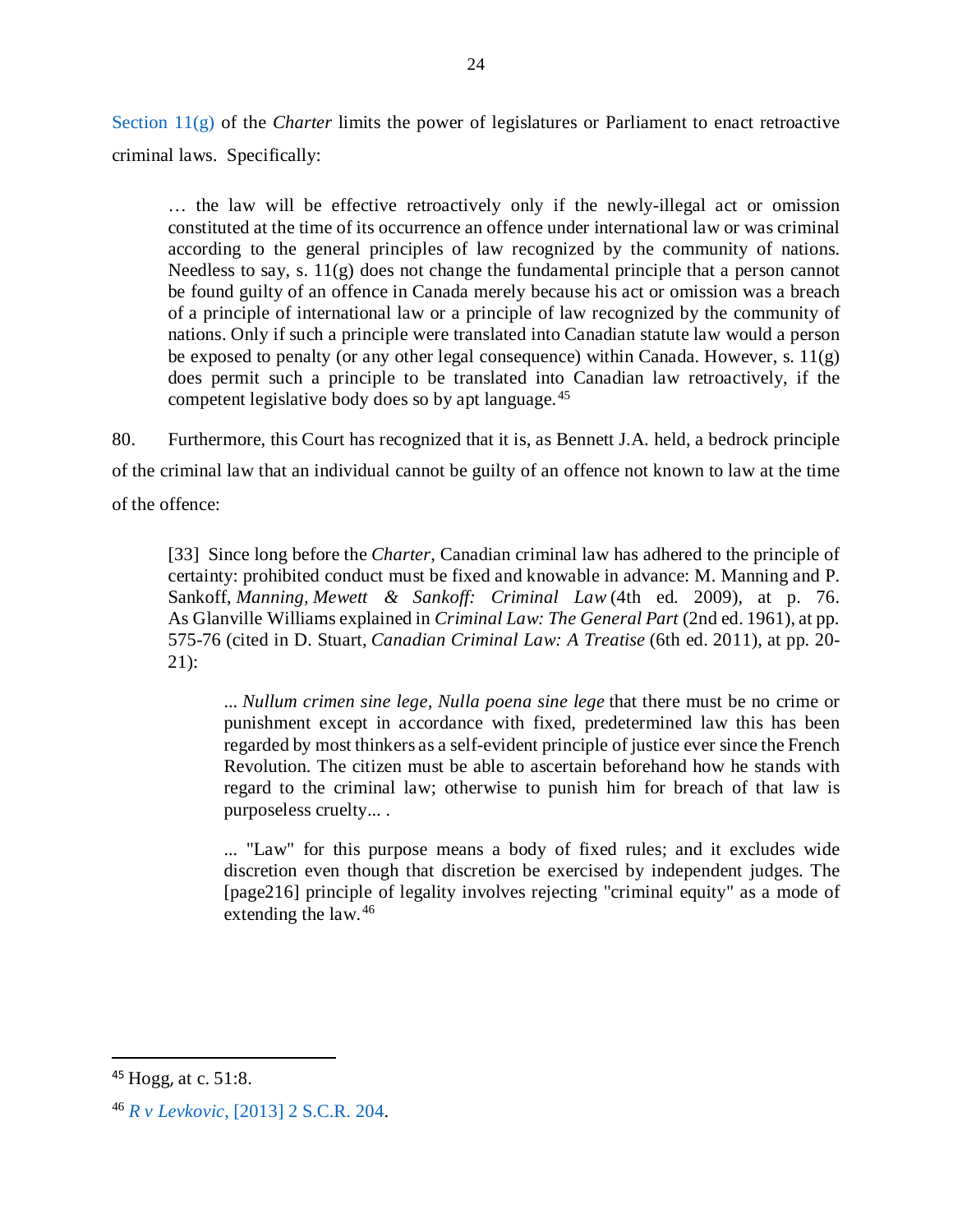81. In *[R. v. Barbeau](https://decisions.scc-csc.ca/scc-csc/scc-csc/en/905/1/document.do)*[47](#page-28-2), this Court held that an allegation that a particular crime (sexual assault) was committed at a time when in law no such offence existed must be quashed: paras. 137-138.

82. This principle was applied in *R. v. K.M.*[48](#page-28-3), where the accused was charged with offences under a predecessor provision (indecent assault) and a successor provision (sexual assault). The issue was whether time was an essential element of the offences. Hill J. held that neither the transitional provisions in the legislation enacting sexual assault nor ss. 43 or 44 of the *[Interpretation Act](https://laws-lois.justice.gc.ca/PDF/I-21.pdf)*<sup>[49](#page-28-4)</sup> "provide<sup>[d]</sup> the court jurisdiction to convict of an offence the trier of fact cannot be satisfied was committed by defaulting to the option that that offence *or* a similar offence was committed": para. 137.

83. The change in approach and language in [Bill C-36](https://www.parl.ca/DocumentViewer/en/41-2/bill/C-36/royal-assent) means that [s. 212\(1\)\(j\)](https://laws-lois.justice.gc.ca/eng/acts/C-46/section-212-20051101.html) and [s. 286.2](https://laws-lois.justice.gc.ca/eng/annualstatutes/2014_25/FullText.html#:%7E:text=286.2%20(1)%20Everyone%20who%20receives,not%20more%20than%2010%20years.) do not overlap entirely. In these appeals, the appellants would have been guilty of whichever offence was in force at the time of commission.

### <span id="page-28-0"></span>**(viii) Remaining Issues**

#### <span id="page-28-1"></span>*The Appellants' Conduct is a Proper Focus of the Analysis*

84. Mr. Albashir alleges that the Court of Appeal erred in considering the appellants' conduct in the analysis. However, while Bennett J.A. ultimately concluded that a constitutional exemption was not available to the appellants, it was relevant that the appellant's conduct was, at all times, illegal. While her analysis correctly focused on the legal effect of remedial legislation, it was proper for her to consider that to allow the appellants' conduct to be immune from prosecution would be contrary to the very purpose of having suspended the declaration of invalidity.

 $\overline{a}$ 

<span id="page-28-2"></span><sup>47</sup> [\[1992\] 2 S.C.R. 845.](https://decisions.scc-csc.ca/scc-csc/scc-csc/en/905/1/document.do)

<span id="page-28-3"></span><sup>48</sup> 2008 O.J. No. 198 (O.N.S.C.).

<span id="page-28-4"></span><sup>49</sup> The legislation enacting sexual assault as an offence specifically provided that: "An offence committed prior to the coming into force of this Act against any provision of law affected by this Act shall be dealt with in all respects as if this Act had not come into force" . Hill J. understood this to restrict the application of s. 44 of the *[Interpretation Act](https://laws-lois.justice.gc.ca/PDF/I-21.pdf)*: para. 134.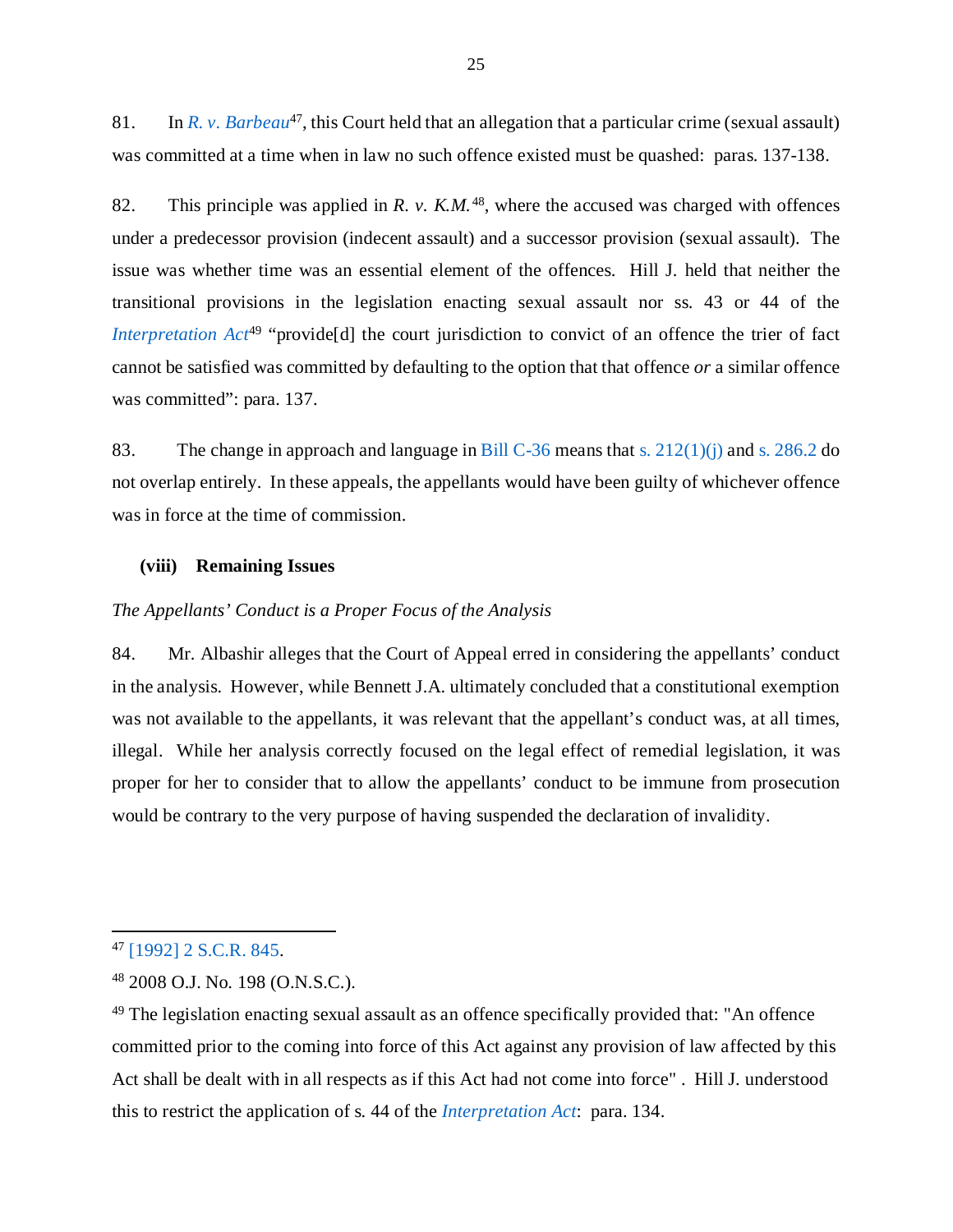<span id="page-29-0"></span>*The Finding that the Enactment of Remedial Legislation does not Encroach on the Core Jurisdiction of s. 96 courts*

85. The Court of Appeal's ruling does not impede the core jurisdiction of a s. 96 court. Section 96 courts are courts of inherent jurisdiction and have broad authority to act. In *[Trial Lawyers](https://decisions.scc-csc.ca/scc-csc/scc-csc/en/14375/1/document.do)  [Association of British Columbia v. British Columbia \(Attorney General\)](https://decisions.scc-csc.ca/scc-csc/scc-csc/en/14375/1/document.do)*[50](#page-29-1)*,* McLachlin C.J., writing for the majority of this Court, held that s. 96 "restricts the legislative competence of provincial legislatures and Parliament — neither level of government can enact legislation that abolishes the superior courts or removes part of their core or inherent jurisdiction": para. 30. A law will interfere with the jurisdiction of s. 96 courts where:

[33] …. The cases decided under s. 96 have been concerned either with legislation that purports to transfer an aspect of the core jurisdiction of the superior court to another decision-making body or with privative clauses that would bar judicial review: *Re Residential Tenancies Act, 1979*, [1981] 1 S.C.R. 714; *MacMillan Bloedel*; *Crevier v. Attorney General of Quebec*, [1981] 2 S.C.R. 220. The thread throughout these cases is that laws may impinge on the core jurisdiction of the superior courts by denying access to the powers traditionally exercised by those courts.

86. Mr. Albashir argues that, if remedial legislation pre-empts a declaration of invalidity, the jurisdiction of criminal courts to examine the constitutionality of a law has been improperly encroached upon.<sup>[51](#page-29-2)</sup>

87. The respondent submits that no such encroachment occurs. The enactment of remedial legislation is responsive to constitutional infirmities identified by a court. The legislation is not intended to usurp the role of s. 96 courts but rather to respond to concerns identified by those courts.

88. The institutional roles of courts and legislature was addressed by this Court in *[Doucet-](https://decisions.scc-csc.ca/scc-csc/scc-csc/en/2096/1/document.do)[Boudreau v Nova Scotia \(Minister of Education\)](https://decisions.scc-csc.ca/scc-csc/scc-csc/en/2096/1/document.do)*[52](#page-29-3)*:*

[31] Canada has evolved into a country that is noted and admired for its adherence to the rule of law as a major feature of its democracy. But the rule of law can be shallow without proper mechanisms for its enforcement. In this respect, courts play an essential

<span id="page-29-1"></span><sup>50</sup> [\[2014\] 3 S.C.R. 31.](https://decisions.scc-csc.ca/scc-csc/scc-csc/en/14375/1/document.do)

<span id="page-29-2"></span><sup>51</sup> *Appellant's Factum (Albashir),* para. 83.

<span id="page-29-3"></span><sup>52</sup> [\[2003\] 3 S.C.R. 3.](https://decisions.scc-csc.ca/scc-csc/scc-csc/en/2096/1/document.do)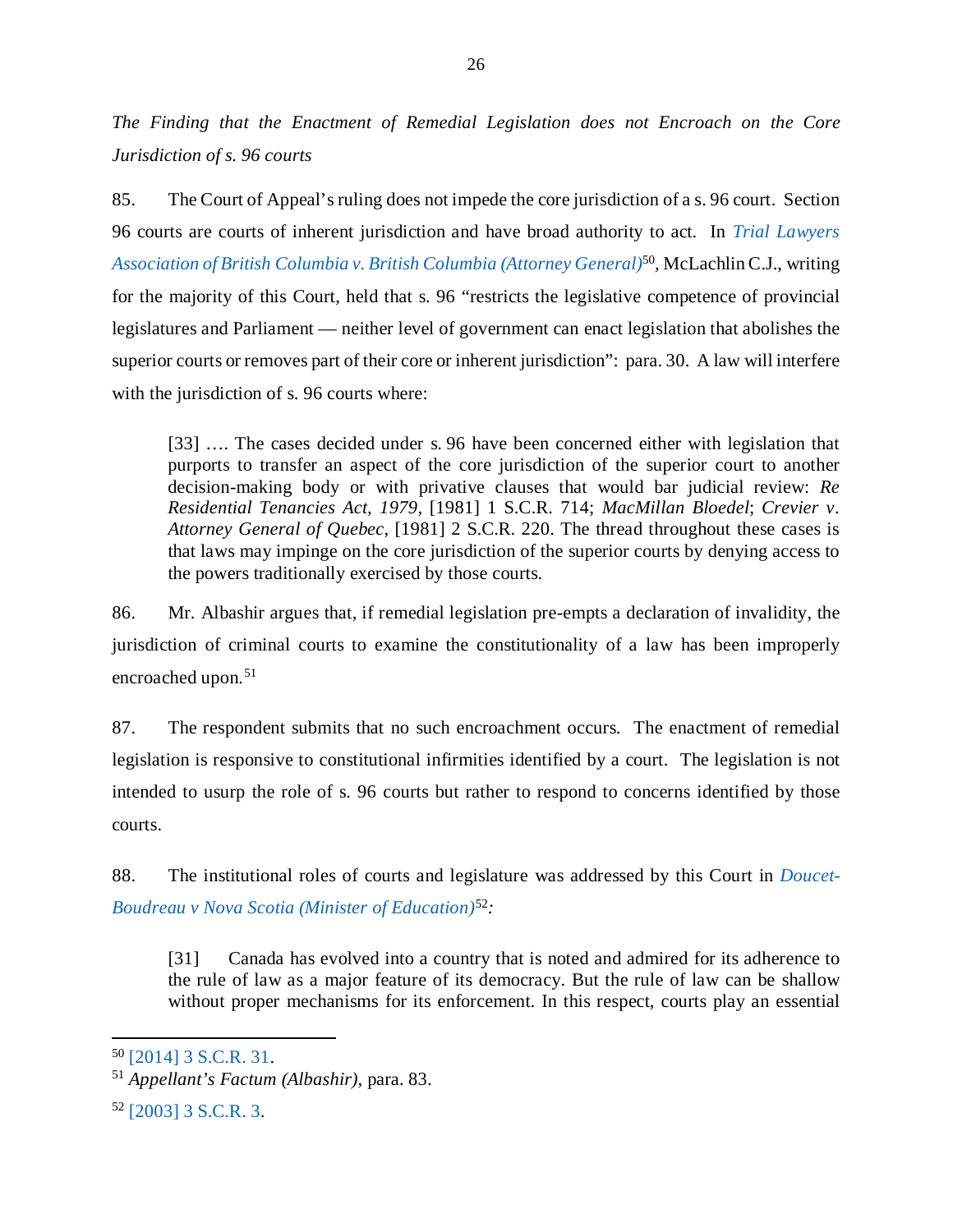role since they are the central institutions to deal with legal disputes through the rendering of judgments and decisions. But courts have no physical or economic means to enforce their judgments. Ultimately, courts depend on both the executive and the citizenry to recognize and abide by their judgments.

[32] Fortunately, Canada has had a remarkable history of compliance with court decisions by private parties and by all institutions of government. That history of compliance has become a fundamentally cherished value of our constitutional democracy; we must never take it for granted but always be careful to respect and protect its importance, otherwise the seeds of tyranny can take root.

[33] This tradition of compliance takes on a particular significance in the constitutional law context, where courts must ensure that government behaviour conforms with constitutional norms but in doing so must also be sensitive to the separation of function among the legislative, judicial and executive branches . While our Constitution does not expressly provide for the separation of powers (see *Re Residential Tenancies Act, 1979*, [1981] 1 S.C.R. 714, at p. 728; *Douglas/Kwantlen Faculty Assn. v. Douglas College*, [1990] 3 S.C.R. 570, at p. 601; *Reference re Secession of Quebec*, [1998] 2 S.C.R. 217, [page28] at para. 15), the functional separation among the executive, legislative and judicial branches of governance has frequently been noted. (See, for example, *Fraser v. Public Service Staff Relations Board*, [1985] 2 S.C.R. 455, at pp. 469-70.) In *New Brunswick Broadcasting Co. v. Nova Scotia (Speaker of the House of Assembly)*, [1993] 1 S.C.R. 319, McLachlin J. (as she then was) stated, at p. 389:

Our democratic government consists of several branches: the Crown, as represented by the Governor General and the provincial counterparts of that office; the legislative body; the executive; and the courts. It is fundamental to the working of government as a whole that all these parts play their proper role. It is equally fundamental that no one of them overstep its bounds, that each show proper deference for the legitimate sphere of activity of the other.

[34] In other words, in the context of constitutional remedies, courts must be sensitive to their role as judicial arbiters and not fashion remedies which usurp the role of the other branches of governance by taking on tasks to which other persons or bodies are better suited. Concern for the limits of the judicial role is interwoven throughout the law. The development of the doctrines of justiciability, and to a great extent mootness, standing, and ripeness resulted from concerns about the courts overstepping the bounds of the judicial function and their role *vis-à-vis* other branches of government.

[35] In addition, it is unsurprising, given how the *Charter* changed the nature of our constitutional structure by requiring that all laws and government action conform to the *Charter*, that concerns about the limits of the judicial role have animated much of the *Charter* jurisprudence and commentary surrounding it (see, for example, K. Roach, *The Supreme Court on Trial: Judicial Activism or Democratic Dialogue* (2001); C. P. Manfredi, *Judicial Power and the Charter: Canada and the Paradox of Liberal Constitutionalism* (1993); F. L. Morton and R. Knopff, *The Charter Revolution and the*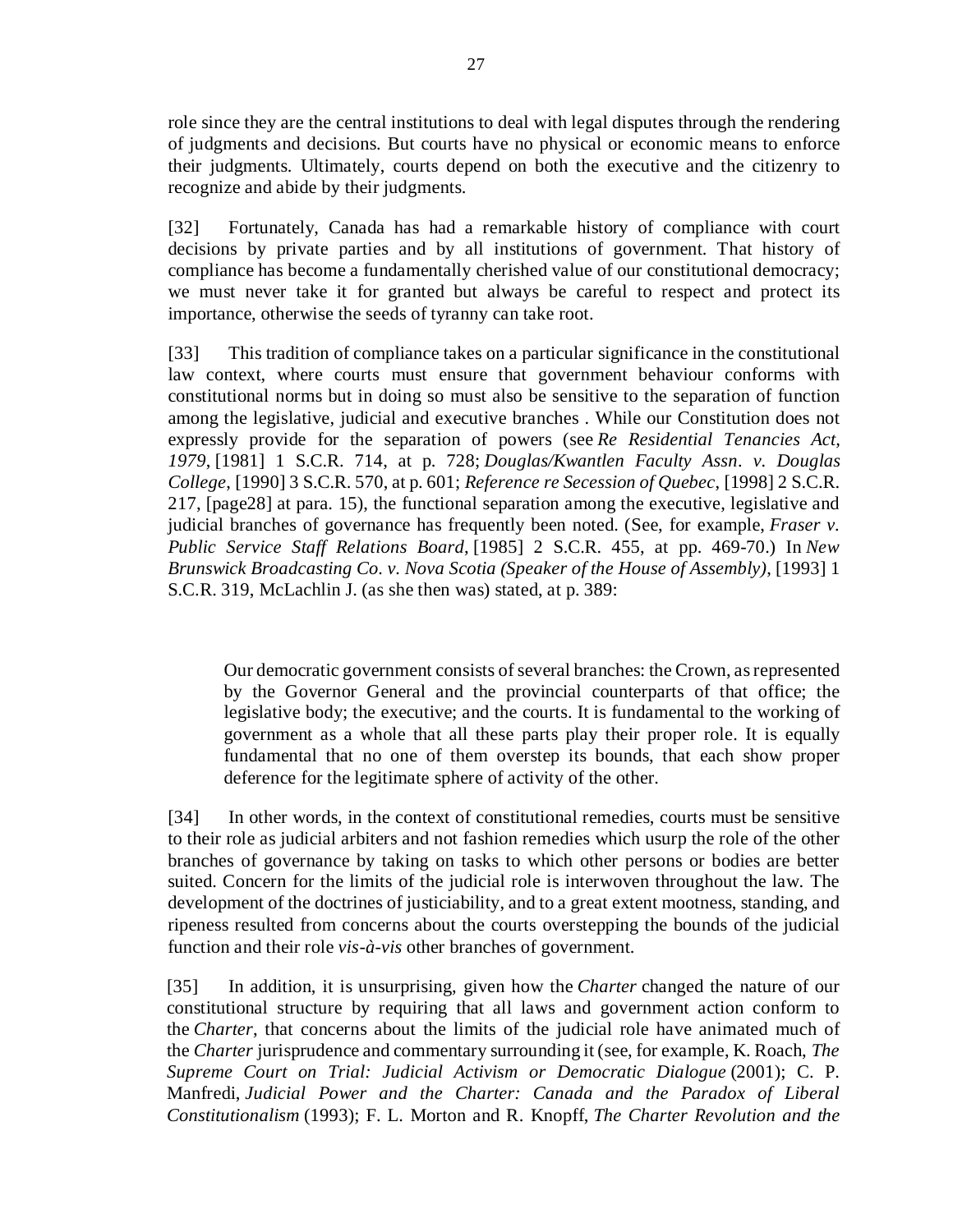*Court Party* (2000); A. Petter, "The Politics of [page29] the Charter" (1986), 8 *Supreme Court L.R.* 473). Thus, in *Vriend, supra*, this Court stated, at para. 136:

In carrying out their duties, courts are not to second-guess legislatures and the executives; they are not to make value judgments on what they regard as the proper policy choice; this is for the other branches. Rather, the courts are to uphold the Constitution and have been expressly invited to perform that role by the Constitution itself. But respect by the courts for the legislature and executive role is as important as ensuring that the other branches respect each others' role and the role of the courts.

[36] Deference ends, however, where the constitutional rights that the courts are charged with protecting begin. As McLachlin J. stated in *RJR-MacDonald Inc. v. Canada (Attorney General)*, [1995] 3 S.C.R. 199, at para. 136:

Parliament has its role: to choose the appropriate response to social problems within the limiting framework of the Constitution. But the courts also have a role: to determine, objectively and impartially, whether Parliament's choice falls within the limiting framework of the Constitution. The courts are no more permitted to abdicate their responsibility than is Parliament.

89. The doctrine of inherent jurisdiction does not operate without limits and that even where there are no legislative limits, "the inherent jurisdiction of the court is limited by the institutional roles and capacities that emerge out of our constitutional framework and values": *[Ontario v.](https://decisions.scc-csc.ca/scc-csc/scc-csc/en/2096/1/document.do)  [Criminal Lawyer's Association of Ontario](https://decisions.scc-csc.ca/scc-csc/scc-csc/en/2096/1/document.do)*[53](#page-31-0) . A suspended declaration of invalidity is granted to preserve the proper institutional roles of courts and legislature, though that cannot be the sole purpose animating the suspension. [54](#page-31-1)

90. Finally, any remedial legislation is itself subject to scrutiny by the courts to ensure that it is constitutionally compliant. Moreover, while remedial legislation does pre-empt the declaration of invalidity, it does not overrule the finding of unconstitutionality. As previously noted, a [s. 24\(1\)](https://www.justice.gc.ca/eng/csj-sjc/rfc-dlc/ccrf-ccdl/check/art241.html) remedy is available, even if in most cases it will not be appropriate. As such, s. 96 courts retain the powers they traditionally exercise.

<span id="page-31-0"></span><sup>53</sup> [\[2013\] 3 S.C.R. 3,](https://decisions.scc-csc.ca/scc-csc/scc-csc/en/2096/1/document.do) para. 24.

<span id="page-31-1"></span><sup>54</sup> *[Single Mothers' Alliance Society of B.C. v. British Columbia,](https://www.canlii.org/en/bc/bcsc/doc/2019/2019bcsc1427/2019bcsc1427.pdf)* 2019 BCSC 1427, para. 73; *[G.](https://decisions.scc-csc.ca/scc-csc/scc-csc/en/18563/1/document.do),*  paras. 126-129.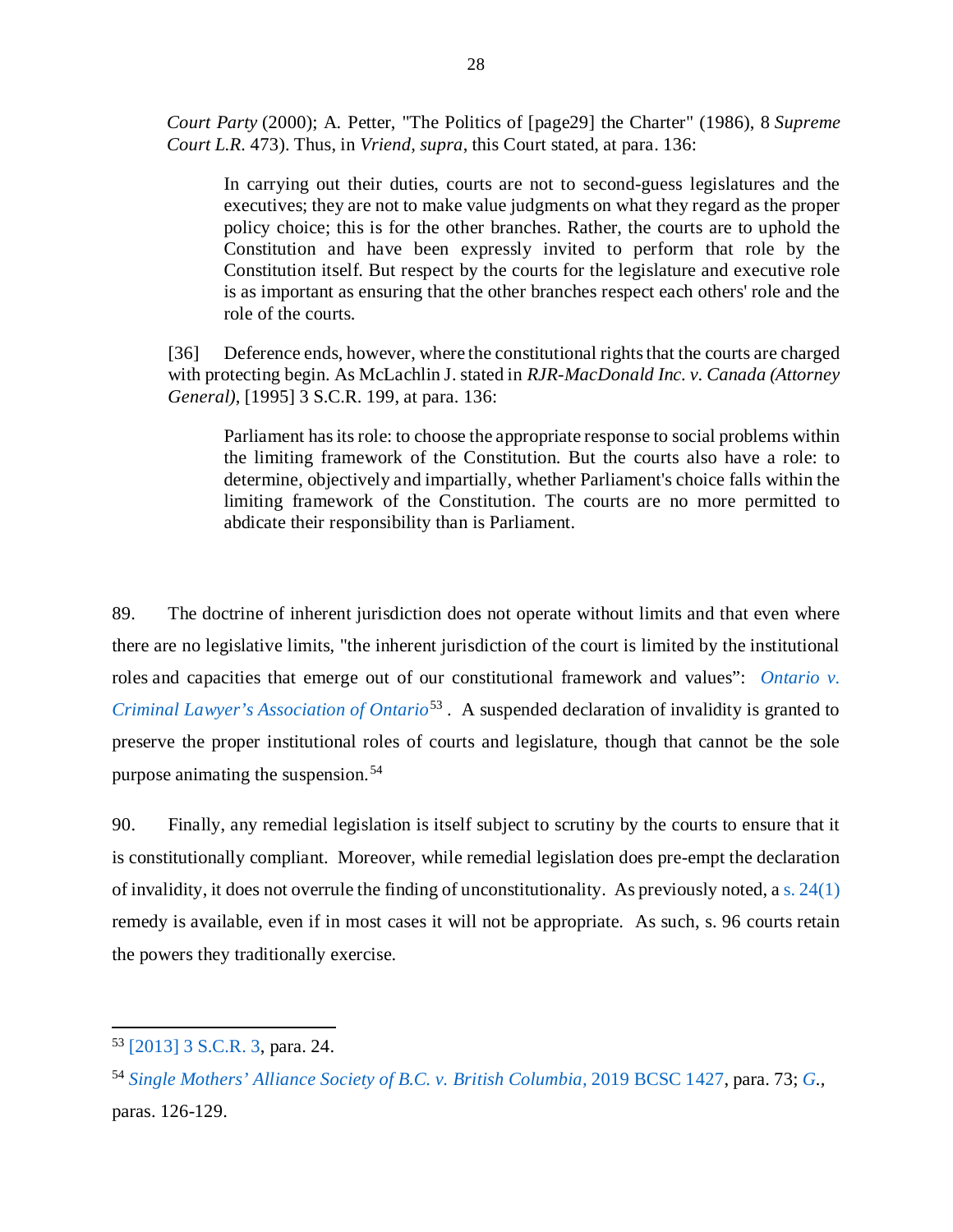# <span id="page-32-0"></span>**C. Conclusion**

91. The Court of Appeal did not err in its analysis. The enactment of remedial legislation prior to the expiry of the suspension of a declaration of invalidity means that the declaration never takes effect. That conclusion is supported by academic interpretation, jurisprudence and the rule of law. It is also the only conclusion that gives effect to the underlying purpose of suspending a declaration of invalidity.

92. The constitutional question must be answered in the affirmative: s.  $212(1)(i)$  is constitutionally applicable in the prosecution of the appellants for committing the offence of living on the avails of prostitution, where the offence was committed between March 15 and December 5, 2014.

# <span id="page-32-1"></span>**PART IV – COSTS**

93. The respondent seeks no costs.

# <span id="page-32-2"></span>**PART V – NATURE OF ORDER SOUGHT**

94. The respondent seeks an order dismissing the appeals.

# <span id="page-32-3"></span>**PART VI – SUBMISSIONS ON THE IMPACT OF THE PUBLICATION BAN**

95. The respondent submits that the complainants are not identified other than by initials in any of the materials before the Court nor is it anticipated that any judgment of this Court would require that their names be published.

# **ALL OF WHICH IS RESPECTFULLY SUBMITTED,**

*for:*\_\_\_\_\_\_\_\_\_\_\_\_\_\_\_\_\_\_\_\_\_\_\_\_\_\_\_\_\_

Lara Vizsolyi Janet Dickie Counsel for the Respondent

Dated at Victoria, British Columbia, this 2nd day of March, 2021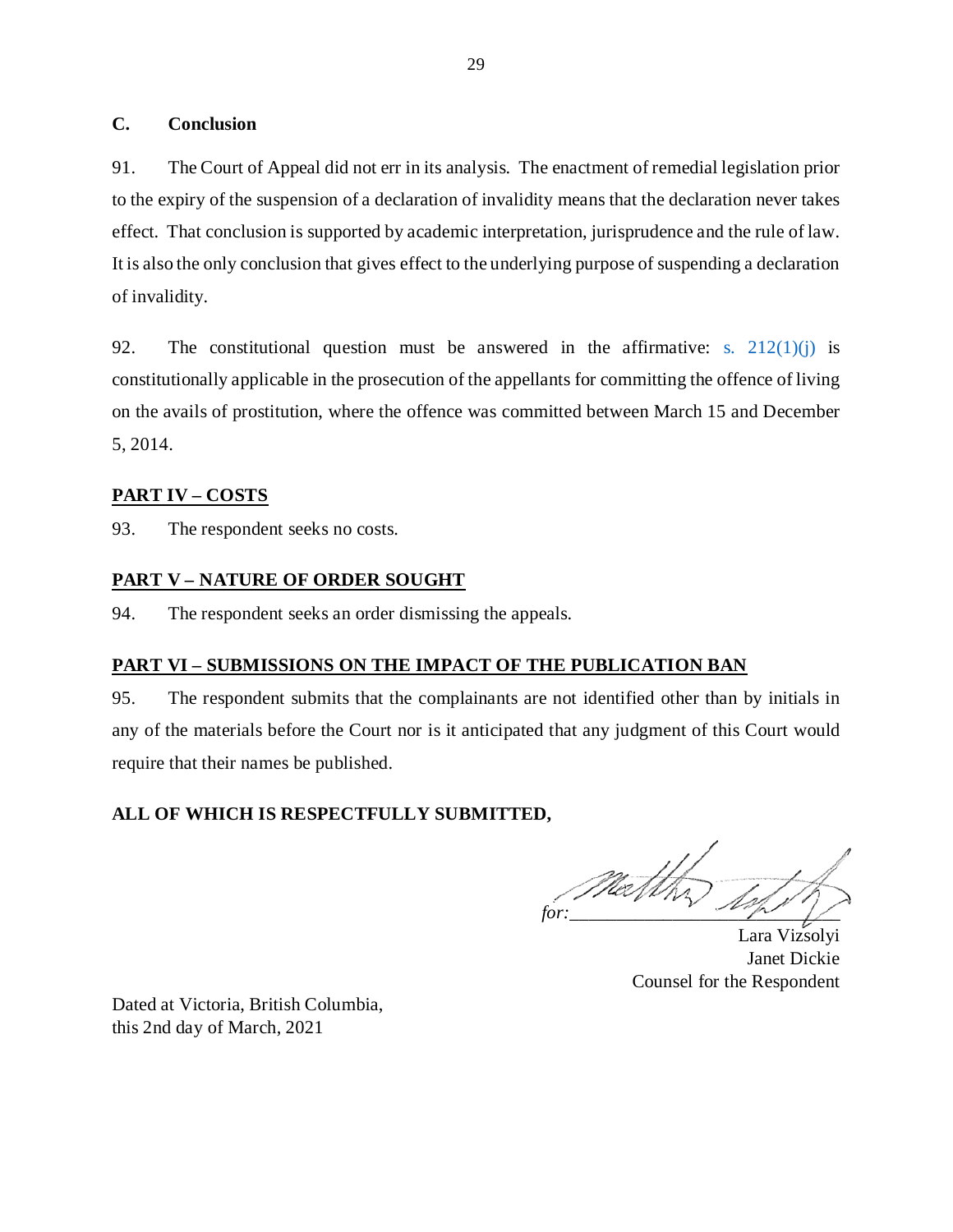# <span id="page-33-0"></span>**PART VII - LIST OF AUTHORITIES AND LEGISLATION**

| Ontario (Attorney General) v. G., 2020 SCC 38  37, 39, 43-45, 48-52, 58, 68-71, 73, 76, 89     |
|------------------------------------------------------------------------------------------------|
|                                                                                                |
|                                                                                                |
|                                                                                                |
|                                                                                                |
|                                                                                                |
|                                                                                                |
|                                                                                                |
|                                                                                                |
|                                                                                                |
|                                                                                                |
|                                                                                                |
|                                                                                                |
|                                                                                                |
|                                                                                                |
|                                                                                                |
| Single Mothers' Alliance Society of B.C. v. British Columbia, 2019 BCSC 1427  89               |
| Trial Lawyers Association of British Columbia v. British Columbia (Attorney General), [2014] 3 |